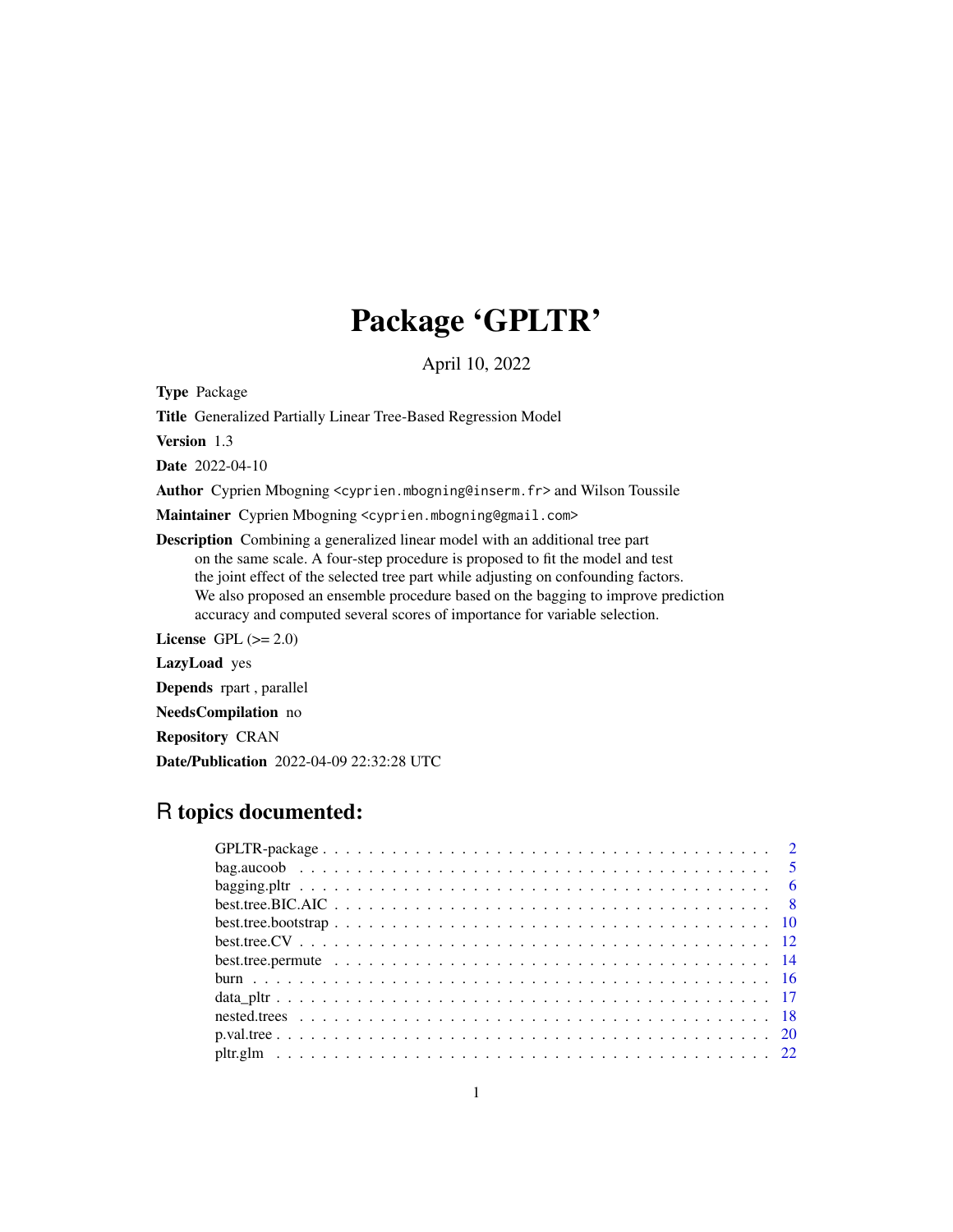<span id="page-1-0"></span>

| Index |  |  |  |  |  |  |  |  |  |  |  |  |  |  |  |  |  |
|-------|--|--|--|--|--|--|--|--|--|--|--|--|--|--|--|--|--|

GPLTR-package *Fit a generalized partially linear tree-based regression model*

### Description

Combining a generalized linear model with an additional tree part on the same scale. A four-step procedure is proposed to fit the model and test the joint effect of the selected tree part while adjusting on confounding factors. We also proposed an ensemble procedure based on the bagging to improve prediction accuracy and computed several scores of importance for variable selection.

## Details

| Package: | <b>GPLTR</b>   |
|----------|----------------|
| Type:    | Package        |
| Version: | 1.2.           |
| Date:    | 2015-06-16     |
| License: | $GPL(\ge=2.0)$ |

#### Author(s)

Cyprien Mbogning and Wilson Toussile

Maintainer: Cyprien Mbogning <cyprien.mbogning@gmail.com>

#### References

Mbogning, C., Perdry, H., Broet, P.: A Bagged partially linear tree-based regression procedure for prediction and variable selection. Human Heredity (To appear), (2015)

Mbogning, C., Perdry, H., Toussile, W., Broet, P.: A novel tree-based procedure for deciphering the genomic spectrum of clinical disease entities. Journal of Clinical Bioinformatics 4:6, (2014)

Terry M. Therneau, Elizabeth J. Atkinson (2013) An Introduction to Recursive Partitioning Using the RPART Routines. Mayo Foundation.

Chen, J., Yu, K., Hsing, A., Therneau, T.M.: A partially linear tree-based regression model for assessing complex joint gene-gene and gene-environment effects. Genetic Epidemiology 31, 238- 251 (2007)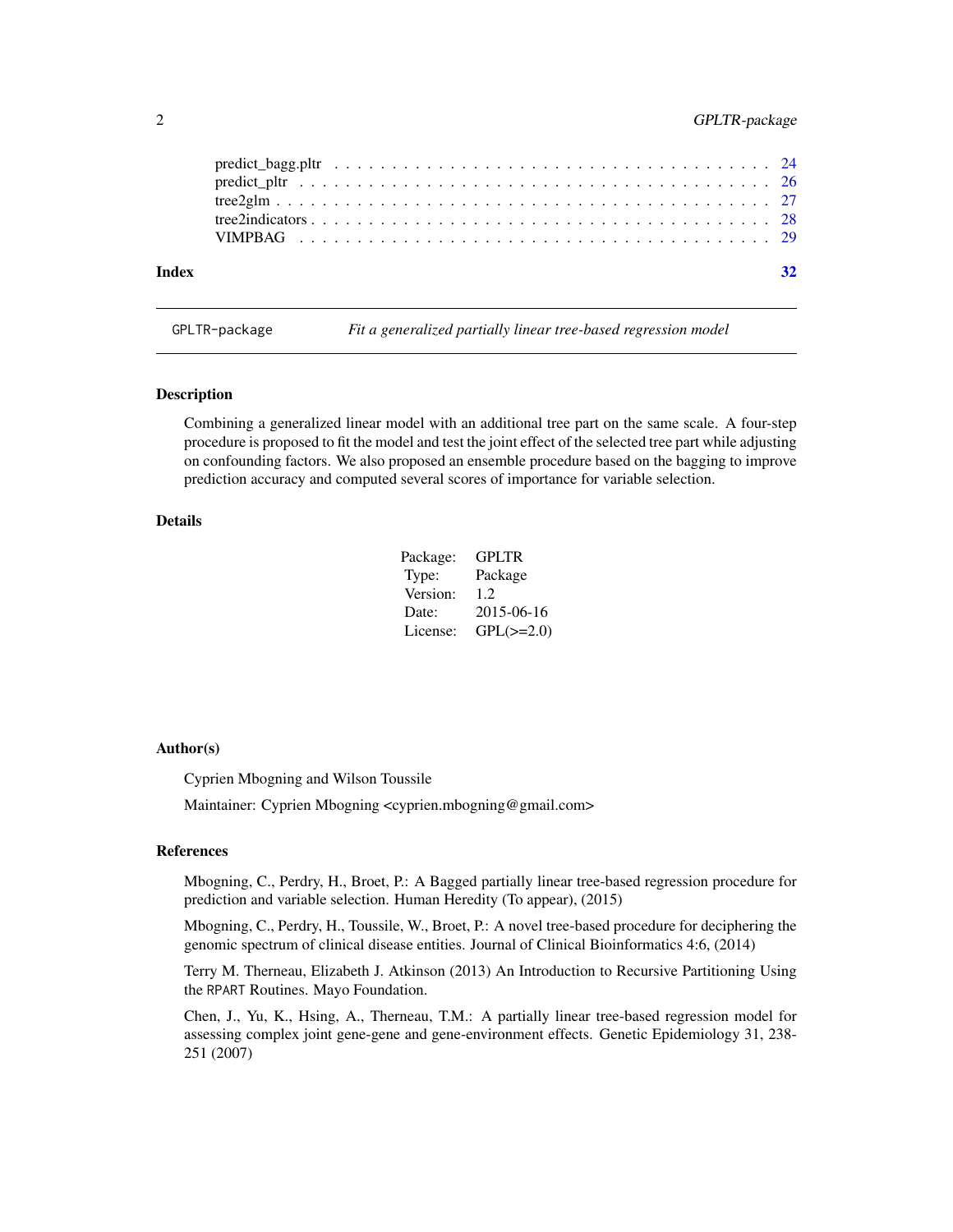## GPLTR-package 3

#### Examples

```
##%%%%%%%%%%%%%%%%%%%%%%%%%%%%%%%%%%%%%%%%%%%%%%%%%%%%%%%%%%%%%%%%%%%%
## Example on a public dataset: the burn data
##%%%%%%%%%%%%%%%%%%%%%%%%%%%%%%%%%%%%%%%%%%%%%%%%%%%%%%%%%%%%%%%%%%%%
## The burn data are also displayed in the KMsurv package
##%%%%%%%%%%%%%%%%%%%%%%%%%%%%%%%%%%%%%%%%%%%%%%%%%%%%%%%%%%%%%%%%%%%%
## Not run:
data(burn)
## Build the rpart tree with all the variables
 rpart.burn <- rpart(D2 \sim Z1 + Z2 + Z3 + Z4 + Z5 + Z6 + Z7 + Z8 + Z9+ 210 + 211, data = burn, method = "class")
plot(rpart.burn, main = 'rpart tree')
 text(rpart.burn, xpd = TRUE, cex = .6, use.n = TRUE)## fit the PLTR model after adjusting on gender (Z2) using the proposed method
args.rpart \leq - list(minbucket = 10, maxdepth = 4, cp = 0, maxcompete = 0,
                   maxsurrogate = 0)family <- "binomial"
X.nameS = "Z2"Y.name = "D2"G.names = c('Z1','Z3','Z4','Z5','Z6','Z7','Z8','Z9','Z10','Z11')
pltr.burn <- pltr.glm(burn, Y.name, X.names, G.names, args.rpart = args.rpart,
                   family = family, iterMax = 4, iterMin = 3, verbose = FALSE)
## Prunned back the maximal tree using either the BIC or the AIC criterion
pltr.burn_prun <- best.tree.BIC.AIC(xtree = pltr.burn$tree, burn, Y.name,
                                    X.names, family = family)
## plot the BIC selected tree
plot(pltr.burn_prun$tree$BIC, main = 'BIC selected tree')
text(pltr.burn_prun$tree$BIC, xpd = TRUE, cex = .6, col = 'blue')
## Summary of the selected tree by a BIC criterion
summary(pltr.burn_prun$tree$BIC)
## Summary of the final selected pltr model
summary(pltr.burn_prun$fit_glm$BIC)
## fit the PLTR model after adjusting on gender (Z2) using the parametric
## bootstrap method
## set numWorkers = 1 on a windows plateform
```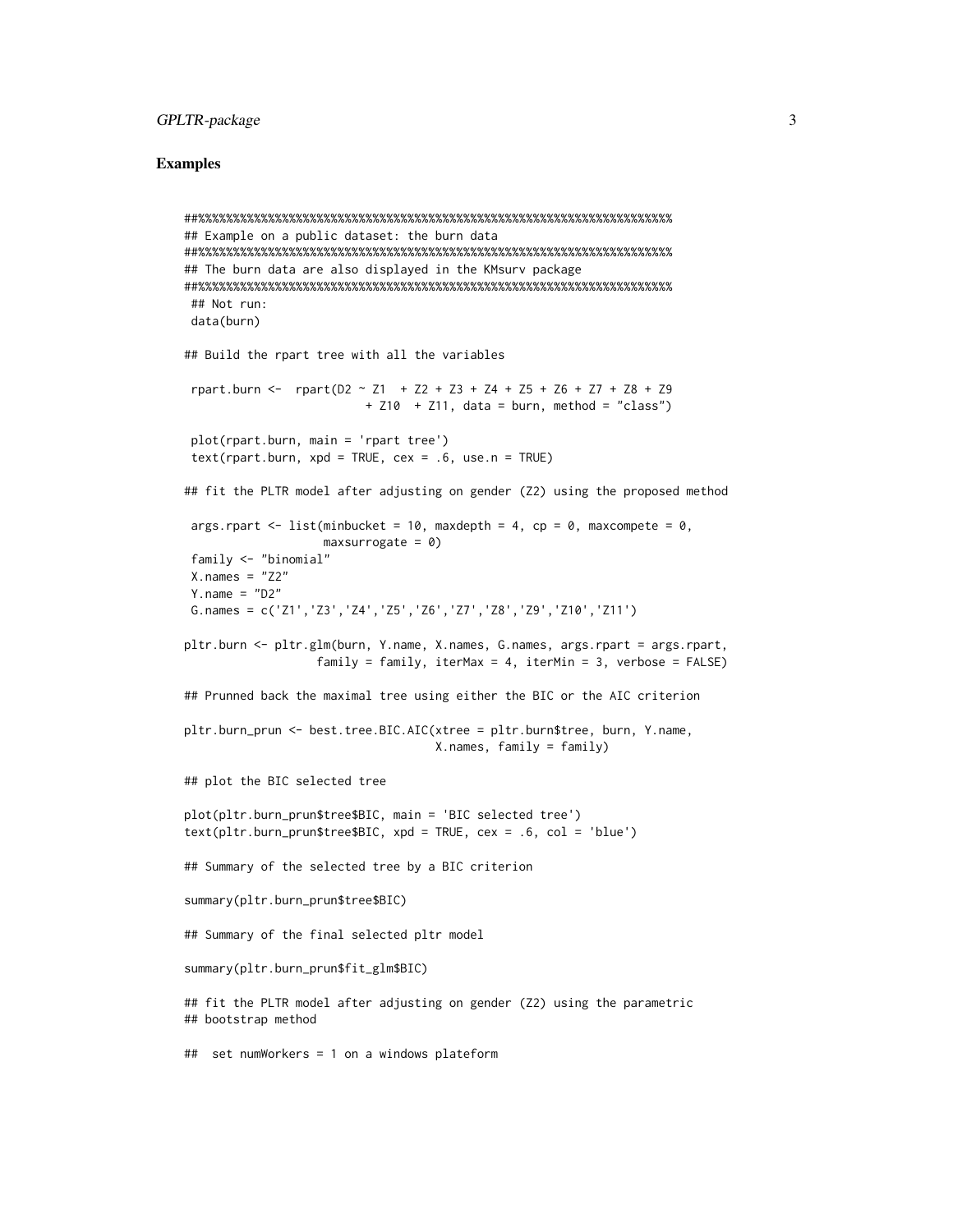```
args.parallel = list(numWorkers = 10)
best_bootstrap <- best.tree.bootstrap(pltr.burn$tree, burn, Y.name, X.names,
          G.names, B = 2000, BB = 2000, args.rpart = args.rpart, epsi = 0.008,
          iterMax = 6, iterMin = 5, family = family, LEVEL = 0.05, LB = FALSE,
              args.parallel = args.parallel, verbose = FALSE)
 plot(best_bootstrap$selected_model$tree, main = 'original method')
 text(best_bootstrap$selected_model$tree, xpd = TRUE)
## Bagging a set of basic unprunned pltr predictors
# ?bagging.pltr
Bag.burn <- bagging.pltr(burn, Y.name, X.names, G.names, family,
              args.rpart,epsi = 0.01, iterMax = 4, iterMin = 3,
             Bag = 10, verbose = FALSE, doprune = FALSE)
## The thresshold values used
Bag.burn$CUT
## The set of PLTR models in the bagging procedure
PLTR_BAG.burn <- Bag.burn$Glm_BAG
## The set of trees in the bagging procedure
TREE_BAG.burn <- Bag.burn$Tree_BAG
## Use the bagging procedure to predict new features
# ?predict_bagg.pltr
Pred_Bag.burn <- predict_bagg.pltr(Bag.burn, Y.name, newdata = burn,
                 type = "response", thresshold = seq(0, 1, by = 0.1))
## The confusion matrix for each thresshold value using the majority vote
Pred_Bag.burn$CONF1
## The prediction error for each thresshold value
Pred_Bag.burn$PRED_ERROR1
## Compute the variable importances using the bagging procedure
Var_Imp_BAG.burn <- VIMPBAG(Bag.burn, burn, Y.name)
## Importance score using the permutaion method for each thresshold value
Var_Imp_BAG.burn$PIS
## Shadow plot of three proposed scores
```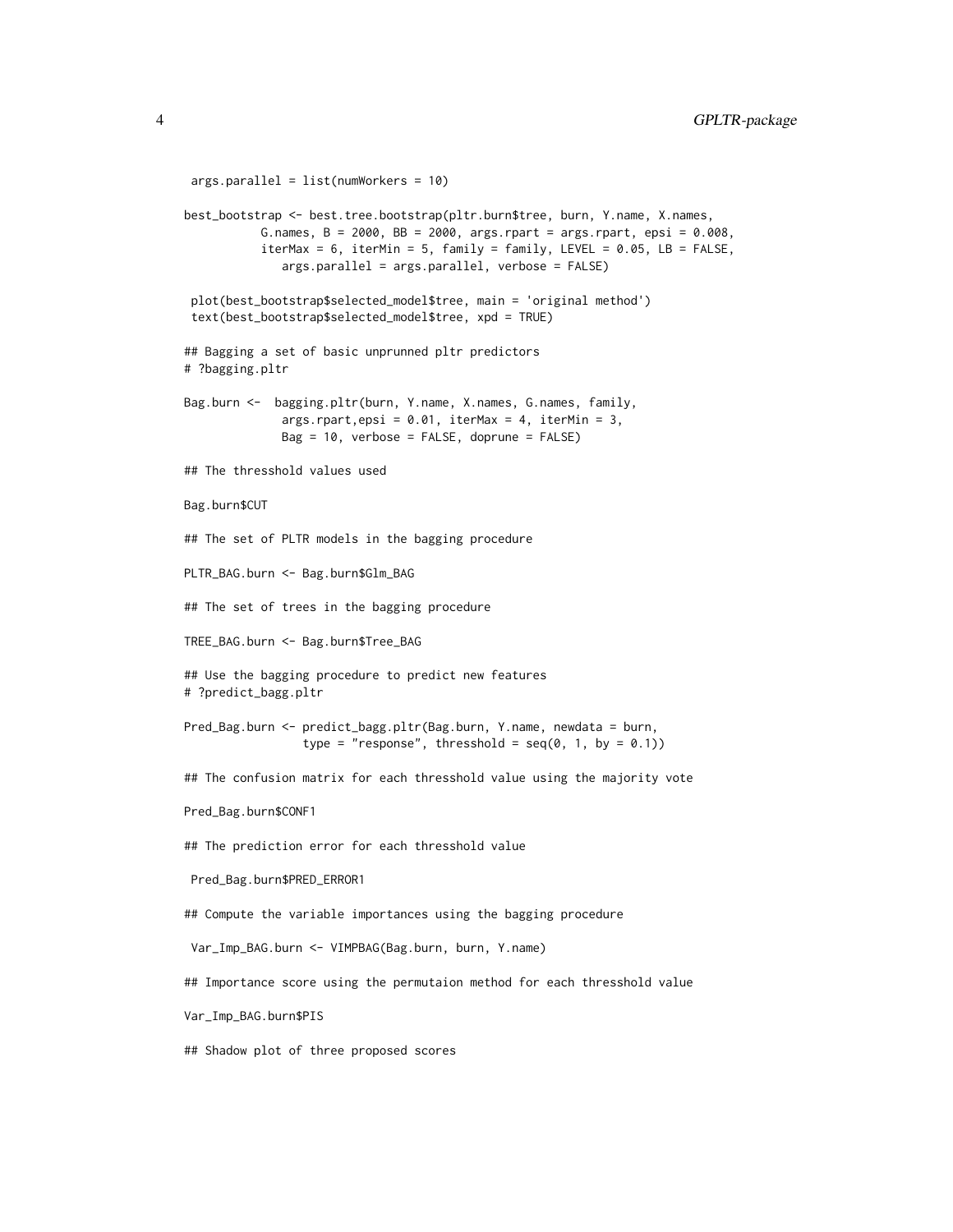## <span id="page-4-0"></span>bag.aucoob 5

```
par(mfrow=c(1,3))
barplot(Var_Imp_BAG.burn$PIS$CUT5, main = 'PIS', horiz = TRUE, las = 1,
       cex.names = .8, col = 'lightblue')barplot(Var_Imp_BAG.burn$DIS, main = 'DIS', horiz = TRUE, las = 1,
       cex.names = .8, col = 'grey')barplot(Var_Imp_BAG.burn$DDIS, main = 'DDIS', horiz = TRUE, las = 1,
       cex.name = .8, col = 'purple')## End(Not run)
```
bag.aucoob *AUC on the Out Of Bag samples*

## Description

Compute the AUC on the OOB samples of the bagging procedure for the binomial family. The true and false positive rates are also returned and could be helpfull for plotting the ROC curves.

## Usage

bag.aucoob(bag\_pltr, xdata, Y.name)

## Arguments

| bag_pltr | The output of the function bagging. pltr                                                                            |
|----------|---------------------------------------------------------------------------------------------------------------------|
| xdata    | The learning dataset containing the dependent variable, the confounding vari-<br>ables and the predictors variables |
| Y.name   | The name of the binary dependent variable                                                                           |

## Details

The thresshold values used for computing the AUC are defined when building the bagging predictor. see [bagging.pltr](#page-5-1) for the convenient parameterization.

#### Value

A list of 4 elements

| AUCOOB     | the AUC computed on OOB samples of the Bagging procedure |
|------------|----------------------------------------------------------|
| TPR.       | the true positive rate for several thresshold values     |
| <b>FPR</b> | the false positive rate for several thresshold values    |
| 00B        | the Out Of Bag error for each thresshold value           |

#### Note

The plot of the ROC curve is straighforward using the TPR and FPR obtained with the function bag.aucoob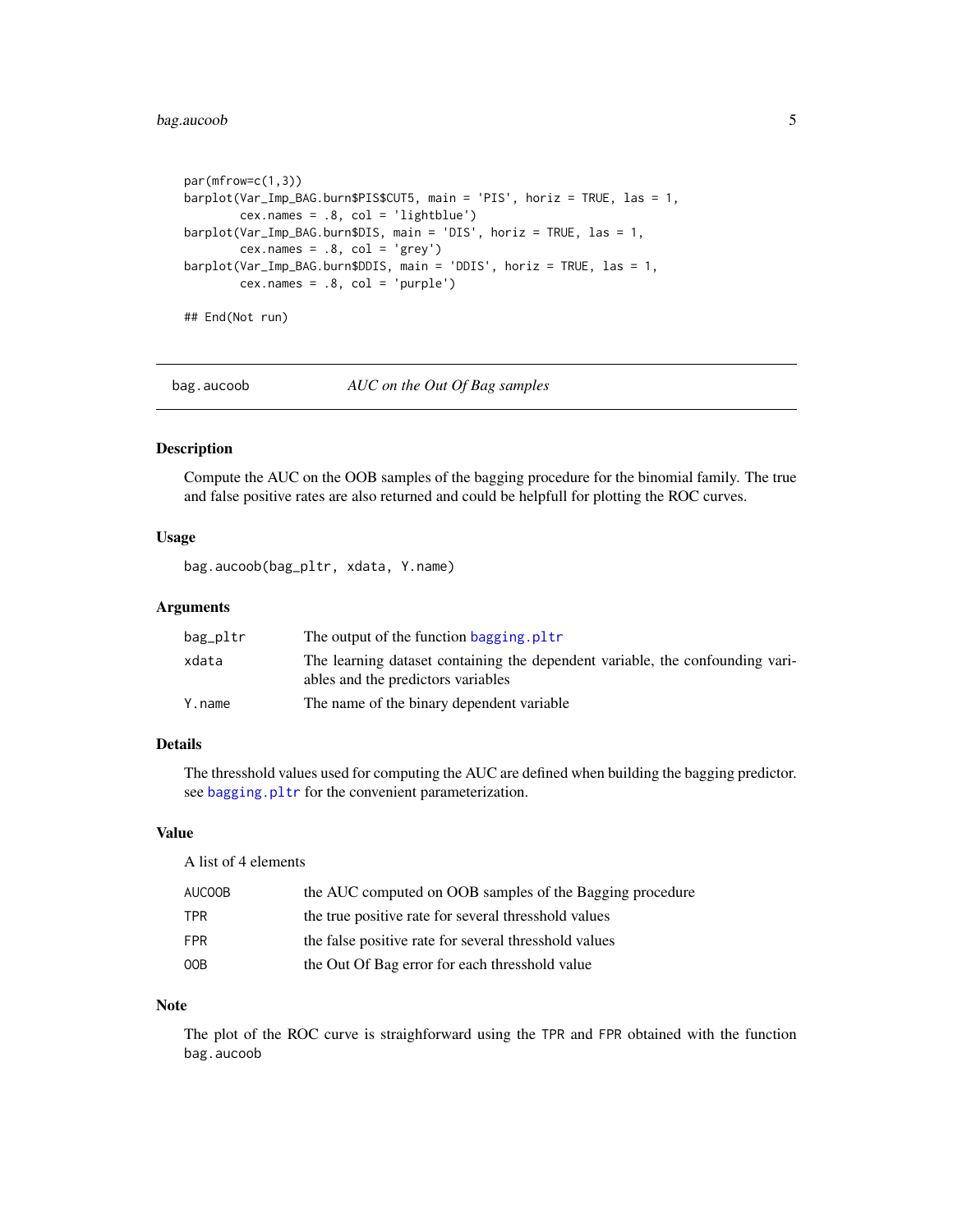## <span id="page-5-0"></span>Author(s)

Cyprien Mbogning

## References

Mbogning, C., Perdry, H., Broet, P.: A Bagged partially linear tree-based regression procedure for prediction and variable selection (submitted 2014)

#### Examples

##

<span id="page-5-1"></span>bagging.pltr *bagging pltr models*

## Description

bagging procedure to agregate several PLTR models for accurate prediction and variable selection

#### Usage

```
bagging.pltr(xdata, Y.name, X.names, G.names, family = "binomial",
args.rpart,epsi = 0.001, iterMax = 5, iterMin = 3, LB = FALSE,
args.parallel = list(numWorks = 1),Bag = 20, Pred_Data = data.frame(), verbose = TRUE, doprune = FALSE
, thresshold = seq(0, 1, by = 0.1)
```
#### Arguments

| xdata      | the learning data frame.                                                                                                                                                                                                                                                                                                                                                                                                             |
|------------|--------------------------------------------------------------------------------------------------------------------------------------------------------------------------------------------------------------------------------------------------------------------------------------------------------------------------------------------------------------------------------------------------------------------------------------|
| Y.name     | the name of the binary dependent variable                                                                                                                                                                                                                                                                                                                                                                                            |
| X.names    | the names of independent variables to consider in the linear part of the glm and<br>as offset in the tree part                                                                                                                                                                                                                                                                                                                       |
| G.names    | the names of independent variables to consider in the tree part of the hybrid glm.                                                                                                                                                                                                                                                                                                                                                   |
| family     | the glm family considered depending on the type of the dependent variable (only<br>the binomial family works in this function for the moment).                                                                                                                                                                                                                                                                                       |
| args.rpart | a list of options that control details of the rpart algorithm. minbucket: the<br>minimum number of observations in any terminal <leaf> node; cp: complexity<br/>parameter (Any split that does not decrease the overall lack of fit by a factor of<br/>cp is not attempted); maxdepth: the maximum depth of any node of the final<br/>tree, with the root node counted as depth 0.  See rpart.control for further<br/>details</leaf> |
| epsi       | a treshold value to check the convergence of the algorithm                                                                                                                                                                                                                                                                                                                                                                           |
| iterMax    | the maximal number of iteration to consider                                                                                                                                                                                                                                                                                                                                                                                          |
| iterMin    | the minimum number of iteration to consider                                                                                                                                                                                                                                                                                                                                                                                          |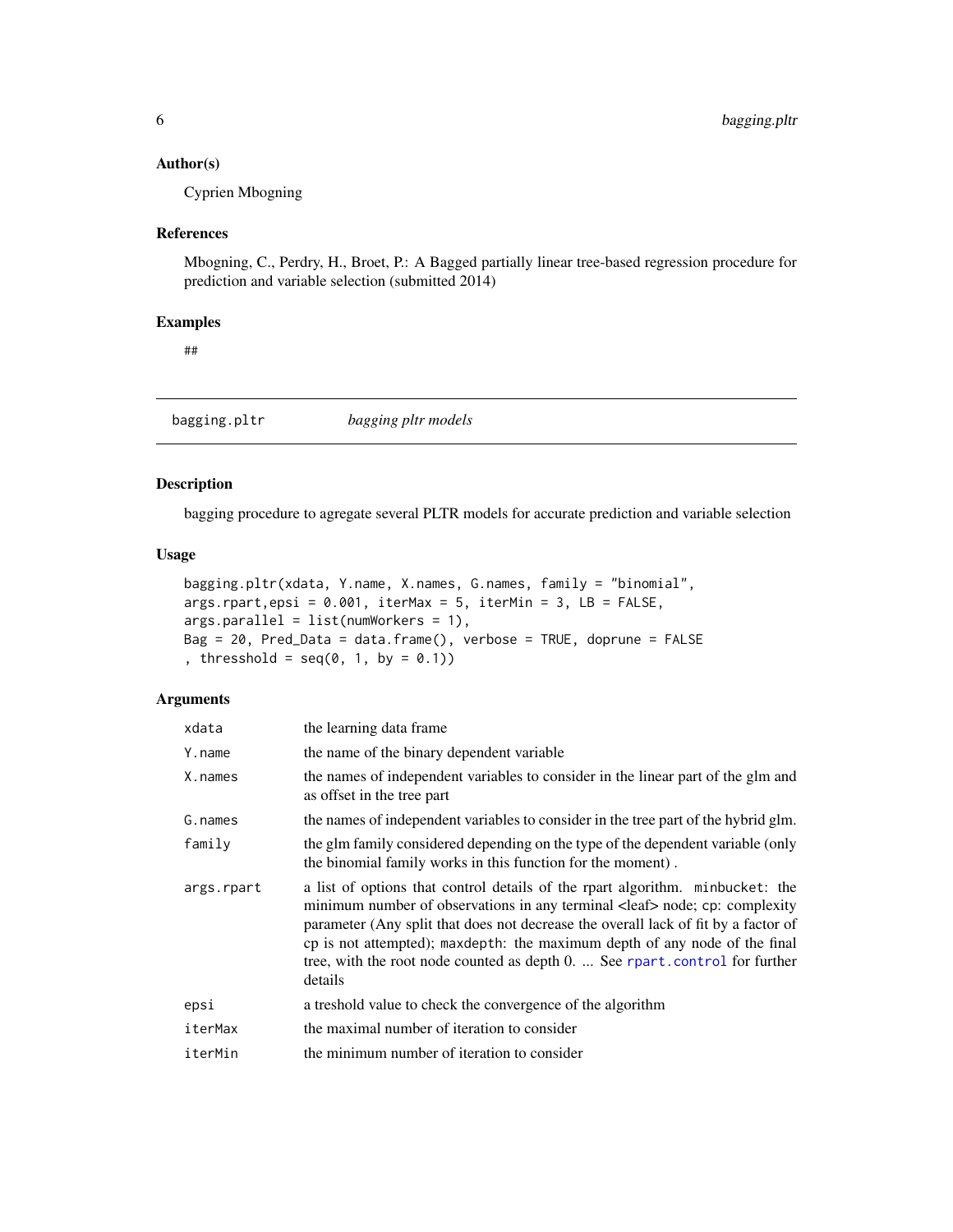## <span id="page-6-0"></span>bagging.pltr 7

| LB.           | a binary indicator with values TRUE or FALSE indicating weither the loading<br>is balanced or not in the parallel computing. It is nevertheless useless on a<br>windows platform. See mclapply |
|---------------|------------------------------------------------------------------------------------------------------------------------------------------------------------------------------------------------|
| args.parallel | a list of two elements containing the number of workers and the type of paral-<br>lelization to achieve see mclapply.                                                                          |
| Bag           | The number of Bagging samples to consider                                                                                                                                                      |
| Pred Data     | An optional data frame to validate the bagging procedure (the test dataset)                                                                                                                    |
| verbose       | Logical; TRUE for printing progress during the computation (helpful for debug-<br>$\text{ging}$ )                                                                                              |
| doprune       | a binary indicator with values TRUE or FALSE indicating weither the set of<br>trees in the bagging procedure are pruned (by a BIC procedure) or not                                            |
| thresshold    | a vector of numerical values between 0 and 1 used as thresshold values for the<br>computation of the OOB error rate                                                                            |

## Details

For the Bagging procedure, it is mendatory to set maxcompete =  $0$  and maxsurrogate =  $0$  within the rpart arguments. This will ensured the correct calculation of the importance of variables.

## Value

A list with eleven elements

| IND_OOB                | A list of length Bag containing the Out Of Bag (OOB) individuals for each PLTR<br>model.                                                                                                                                                                                                                                                                                                                                                                                                                                                                                                                           |
|------------------------|--------------------------------------------------------------------------------------------------------------------------------------------------------------------------------------------------------------------------------------------------------------------------------------------------------------------------------------------------------------------------------------------------------------------------------------------------------------------------------------------------------------------------------------------------------------------------------------------------------------------|
| E00B<br>OOB_ERRORS_PBP | The vector of OOB errors of the bagging procedure for each thresshold value.                                                                                                                                                                                                                                                                                                                                                                                                                                                                                                                                       |
|                        | A matrix with Bag columns and thresshold rows containing OOB error of each<br>PLTR model in the bagging sequence for each thresshold value.                                                                                                                                                                                                                                                                                                                                                                                                                                                                        |
| OOB_ERROR_PBP          | A vector containing the mean of OOB_ERRORS_PBP for each thresshold value.                                                                                                                                                                                                                                                                                                                                                                                                                                                                                                                                          |
| Tree_BAG               | A list of length Bag containing the bagging trees                                                                                                                                                                                                                                                                                                                                                                                                                                                                                                                                                                  |
| $Glm\_BAG$             | A list of length Bag containing the bagging pltr model; could be helpfull for<br>prediction on new features.                                                                                                                                                                                                                                                                                                                                                                                                                                                                                                       |
| <b>LOST</b>            | The 0, 1 lost matrix for OOB observations at each thresshold value                                                                                                                                                                                                                                                                                                                                                                                                                                                                                                                                                 |
| <b>TEST</b>            | A value of NULL if Pred_Data is not available. A list of three elements oth-<br>erwise: PRED_ERROR: the estimated error of the Bagging procedure on the test<br>sample for each thresshold value; PRED_IND: A list of length the length of the<br>thresshold vector, each element containing a matrix with the prediction of the<br>testing data individuals using each PLTR model of the bagging sequence (col-<br>umn by column); FINAL_PRED_IND: A list containing the final prediction of each<br>individual of the testing data by the bagging procedure (the modal prediction)<br>for each thresshold value. |
| Var_IMP                | A numeric vector containing the relative variable importance of the bagging<br>procedure                                                                                                                                                                                                                                                                                                                                                                                                                                                                                                                           |
| Timediff               | The execution time of the bagging procedure                                                                                                                                                                                                                                                                                                                                                                                                                                                                                                                                                                        |
| <b>CUT</b>             | The thresshold value used inside the bagging procedure                                                                                                                                                                                                                                                                                                                                                                                                                                                                                                                                                             |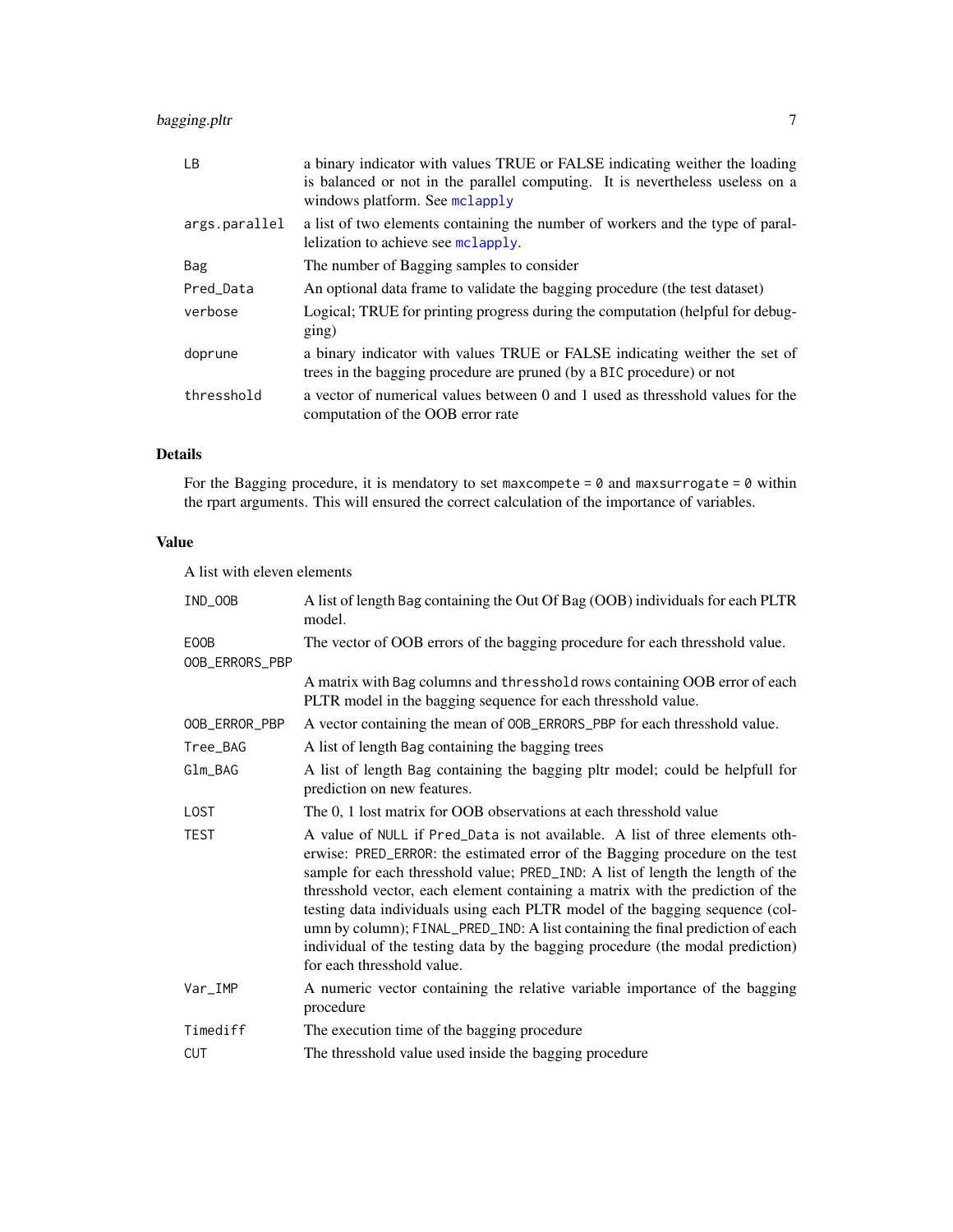#### <span id="page-7-0"></span>Author(s)

Cyprien Mbogning

#### References

Mbogning, C., Perdry, H., Broet, P.: A Bagged partially linear tree-based regression procedure for prediction and variable selection. Human Heredity (To appear) (2015)

Leo Breiman: Bagging Predictors. Machine Learning, 24, 123-140 (1996)

## See Also

[predict\\_bagg.pltr](#page-23-1)

#### Examples

```
## Not run:
##load the data set
data(burn)
## set the parameters
args.rpart <- list(minbucket = 10, maxdepth = 4, cp = 0, maxsurrogate = 0)
family <- "binomial"
Y.name \leq "D2"
X.nameS < - "Z2"
G.names <- c('Z1','Z3','Z4','Z5','Z6','Z7','Z8','Z9','Z10','Z11')
args.parallel = list(numWorkers = 1)
## Bagging a set of basic unprunned pltr predictors
Bag.burn <- bagging.pltr(burn, Y.name, X.names, G.names, family,
             args.rpart,epsi = 0.01, iterMax = 4, iterMin = 3,
             Bag = 20, verbose = FALSE, doprune = FALSE)
## End(Not run)
```
<span id="page-7-1"></span>best.tree.BIC.AIC *Prunning the Maximal tree*

## Description

this function is set to prune back the maximal tree by using the BIC or the AIC criterion.

#### Usage

```
best.tree.BIC.AIC(xtree, xdata, Y.name, X.names,
                  family = "binomial", verbose = TRUE)
```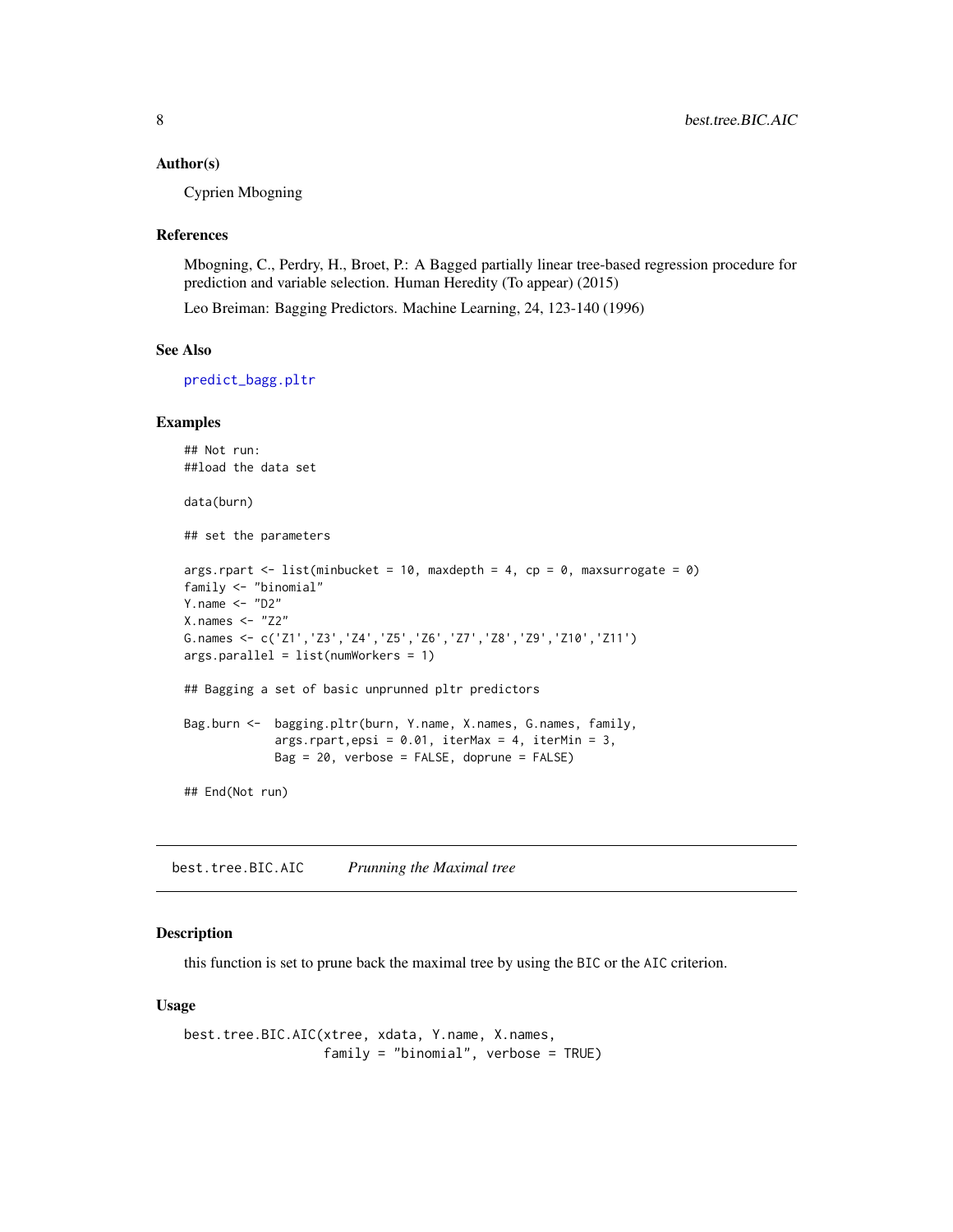## <span id="page-8-0"></span>best.tree.BIC.AIC 9

#### Arguments

| xtree   | a tree to prune                                                                             |
|---------|---------------------------------------------------------------------------------------------|
| xdata   | the dataset used to build the tree                                                          |
| Y.name  | the name of the dependent variable                                                          |
| X.names | the names of independent confounding variables to consider in the linear part of<br>the glm |
| family  | the glm family considered depending on the type of the dependent variable.                  |
| verbose | Logical; TRUE for printing progress during the computation (helpful for debug-<br>ging)     |

## Value

a list of four elements:

| best_index | The size of the selected trees by BIC and AIC     |
|------------|---------------------------------------------------|
| tree       | The selected trees by BIC and AIC                 |
| $fit\_glm$ | The fitted pltr models selected with BIC, and AIC |
| Timediff   | The execution time of the selection procedure     |

## Author(s)

Cyprien Mbogning and Wilson Toussile

#### References

Mbogning, C., Perdry, H., Toussile, W., Broet, P.: A novel tree-based procedure for deciphering the genomic spectrum of clinical disease entities. Journal of Clinical Bioinformatics 4:6, (2014)

Akaike, H.: A new look at the statistical model identification. IEEE Trans. Automat. Control AC-19, 716-723 (1974)

Schwarz, G.: Estimating the dimension of a model. The Annals of Statistics 6, 461-464 (1978)

#### See Also

[best.tree.CV](#page-11-1), [pltr.glm](#page-21-1)

## Examples

```
data(burn)
args.rpart <- list(minbucket = 10, maxdepth = 4, cp = 0, maxcompete = 0,
                   maxsurrogate = 0)family <- "binomial"
 X.names = "Z2"Y.name = "D2"G.names = c('Z1','Z3','Z4','Z5','Z6','Z7','Z8','Z9','Z10','Z11')
pltr.burn <- pltr.glm(burn, Y.name, X.names, G.names, args.rpart = args.rpart,
```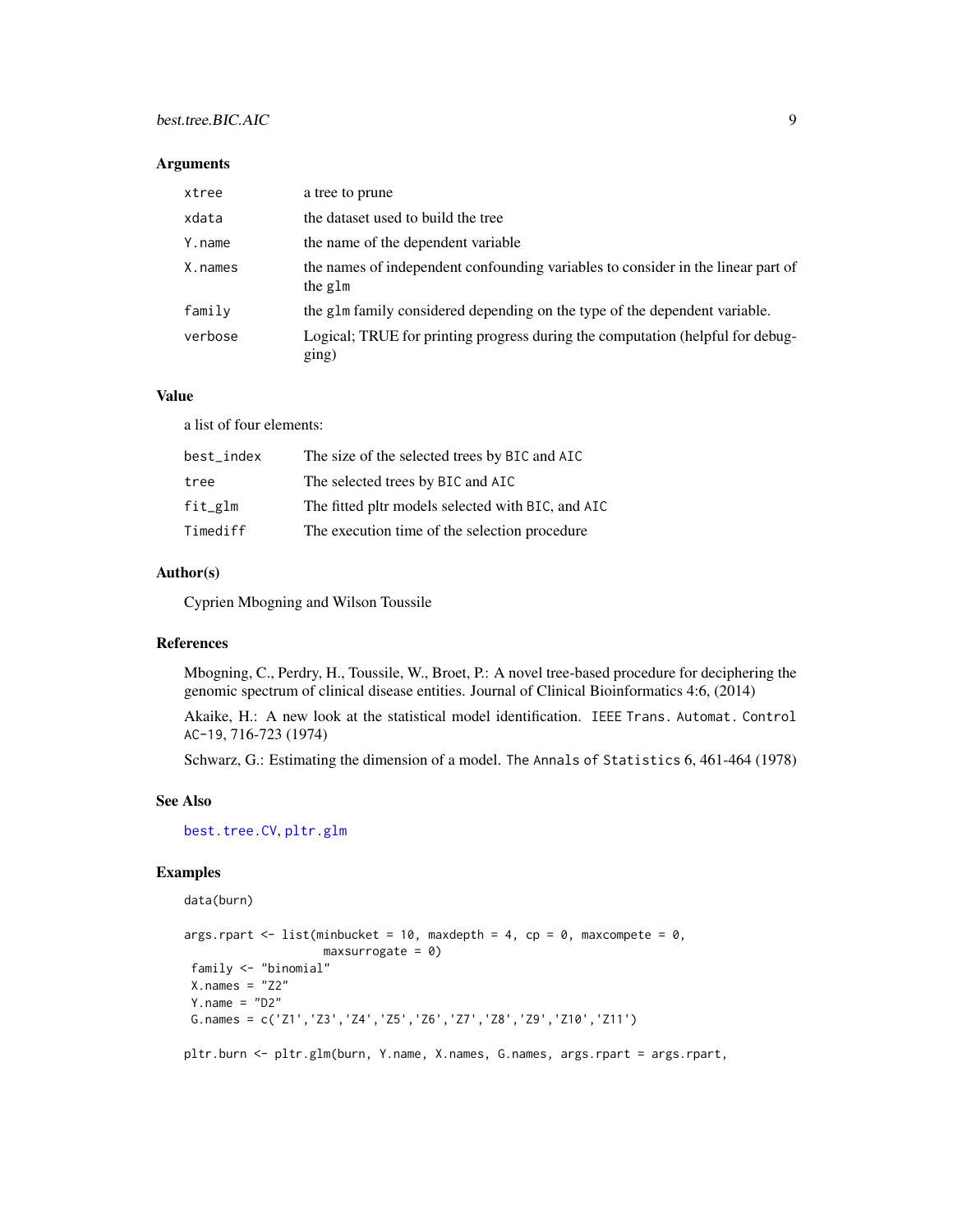```
family = family, iterMax = 4, iterMin = 3, verbose = FALSE)
## Prunned back the maximal tree using either the BIC or the AIC criterion
pltr.burn_prun <- best.tree.BIC.AIC(xtree = pltr.burn$tree, burn, Y.name,
                                    X.names, family = family)
## plot the BIC selected tree
plot(pltr.burn_prun$tree$BIC, main = 'BIC selected tree')
text(pltr.burn_prun$tree$BIC, xpd = TRUE, cex = .6, col = 'blue')
## Not run:
##load the data set
data(data_pltr)
## Set the parameters
args.rpart \le list(minbucket = 40, maxdepth = 10, cp = 0)
family <- "binomial"
Y.name \leq - "Y"
X.nameS < - "G1"
G.names <- paste("G", 2:15, sep="")
## build a maximal tree
fit_pltr <- pltr.glm(data_pltr, Y.name, X.names, G.names, args.rpart = args.rpart,
                     family = family,iterMax = 5, iterMin = 3)
##prunned back the maximal tree by BIC or AIC criterion
tree_select <- best.tree.BIC.AIC(xtree = fit_pltr$tree,data_pltr,Y.name,
                                 X.names, family = family)
plot(tree_select$tree$BIC, main = 'BIC TREE')
text(tree_select$tree$BIC, minlength = 0L, xpd = TRUE, cex = .6)
```
## End(Not run)

<span id="page-9-1"></span>best.tree.bootstrap *parametric bootstrap on a pltr model*

#### Description

a parametric bootstrap procedure to select and test at the same time the selected tree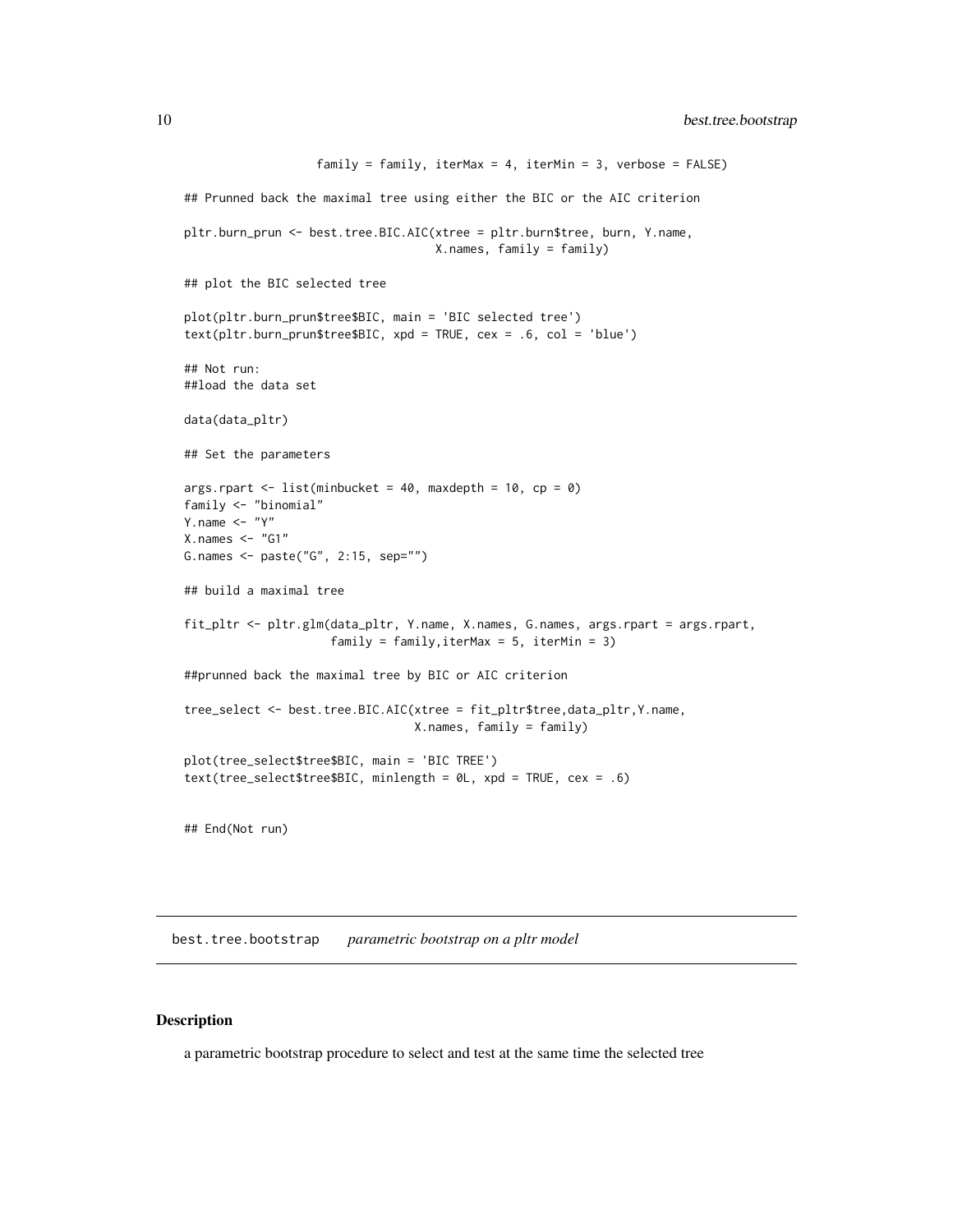## <span id="page-10-0"></span>Usage

```
best.tree.bootstrap(xtree, xdata, Y.name, X.names, G.names, B = 10, BB = 10,
args.rpart = list(cp = 0, minbucket = 20, maxdepth = 10), epsi = 0.001,iterMax = 5, iterMin = 3, family = "binomial", LEVEL = 0.05, LB = FALSE,
args.parallel = list(numWorkers = 1), verbose = TRUE)
```
## Arguments

| xtree         | the maximal tree obtained by the function pltr.glm                                                                                                                                                                                                                                                                                                                                                                                   |
|---------------|--------------------------------------------------------------------------------------------------------------------------------------------------------------------------------------------------------------------------------------------------------------------------------------------------------------------------------------------------------------------------------------------------------------------------------------|
| xdata         | the data frame used to build xtree                                                                                                                                                                                                                                                                                                                                                                                                   |
| Y.name        | the name of the dependent variable                                                                                                                                                                                                                                                                                                                                                                                                   |
| X.names       | the names of independent variables to consider in the linear part of the glm                                                                                                                                                                                                                                                                                                                                                         |
| G.names       | the names of independent variables to consider in the tree part of the hybrid glm.                                                                                                                                                                                                                                                                                                                                                   |
| B             | the size of the bootstrap sample                                                                                                                                                                                                                                                                                                                                                                                                     |
| BB            | the size of the bootstrap sample to compute the adjusted p-value                                                                                                                                                                                                                                                                                                                                                                     |
| args.rpart    | a list of options that control details of the rpart algorithm. minbucket: the<br>minimum number of observations in any terminal <leaf> node; cp: complexity<br/>parameter (Any split that does not decrease the overall lack of fit by a factor of<br/>cp is not attempted); maxdepth: the maximum depth of any node of the final<br/>tree, with the root node counted as depth 0.  See rpart.control for further<br/>details</leaf> |
| epsi          | a treshold value to check the convergence of the algorithm                                                                                                                                                                                                                                                                                                                                                                           |
| iterMax       | the maximal number of iteration to consider                                                                                                                                                                                                                                                                                                                                                                                          |
| iterMin       | the minimum number of iteration to consider                                                                                                                                                                                                                                                                                                                                                                                          |
| family        | the glm family considered depending on the type of the dependent variable.                                                                                                                                                                                                                                                                                                                                                           |
| LEVEL         | the level of the test                                                                                                                                                                                                                                                                                                                                                                                                                |
| LВ            | a binary indicator with values TRUE or FALSE indicating weither the loading is<br>balanced or not in the parallel computing. It is useless on a windows platform.                                                                                                                                                                                                                                                                    |
| args.parallel | parameters of the parallelization. See mclapply for more details                                                                                                                                                                                                                                                                                                                                                                     |
| verbose       | Logical; TRUE for printing progress during the computation (helpful for debug-<br>ging)                                                                                                                                                                                                                                                                                                                                              |

#### Value

| a list with six elements |                                                                                                                                                                                                                                                                          |
|--------------------------|--------------------------------------------------------------------------------------------------------------------------------------------------------------------------------------------------------------------------------------------------------------------------|
| selected_model           |                                                                                                                                                                                                                                                                          |
|                          | a list with the fit of the selected pltr model fit_glm, the selected tree tree,<br>the p-value of the selected tree p. value, the ajusted p-value of the selected<br>tree adj_p.value and an indicator Tree_Selected to assess wether the test is<br>significant or not. |
| fit_glm                  | the fitted pltr model under the null hypothesis if the test is not significant                                                                                                                                                                                           |
| Timediff                 | The execution time of the parametric bootstrap procedure                                                                                                                                                                                                                 |
| comp_p_values            | The P-values of the competing trees                                                                                                                                                                                                                                      |
| Badj                     | The number of samples used in the inner level of the procedure                                                                                                                                                                                                           |
| BBadj                    | The number of samples used in the outer level of the procedure                                                                                                                                                                                                           |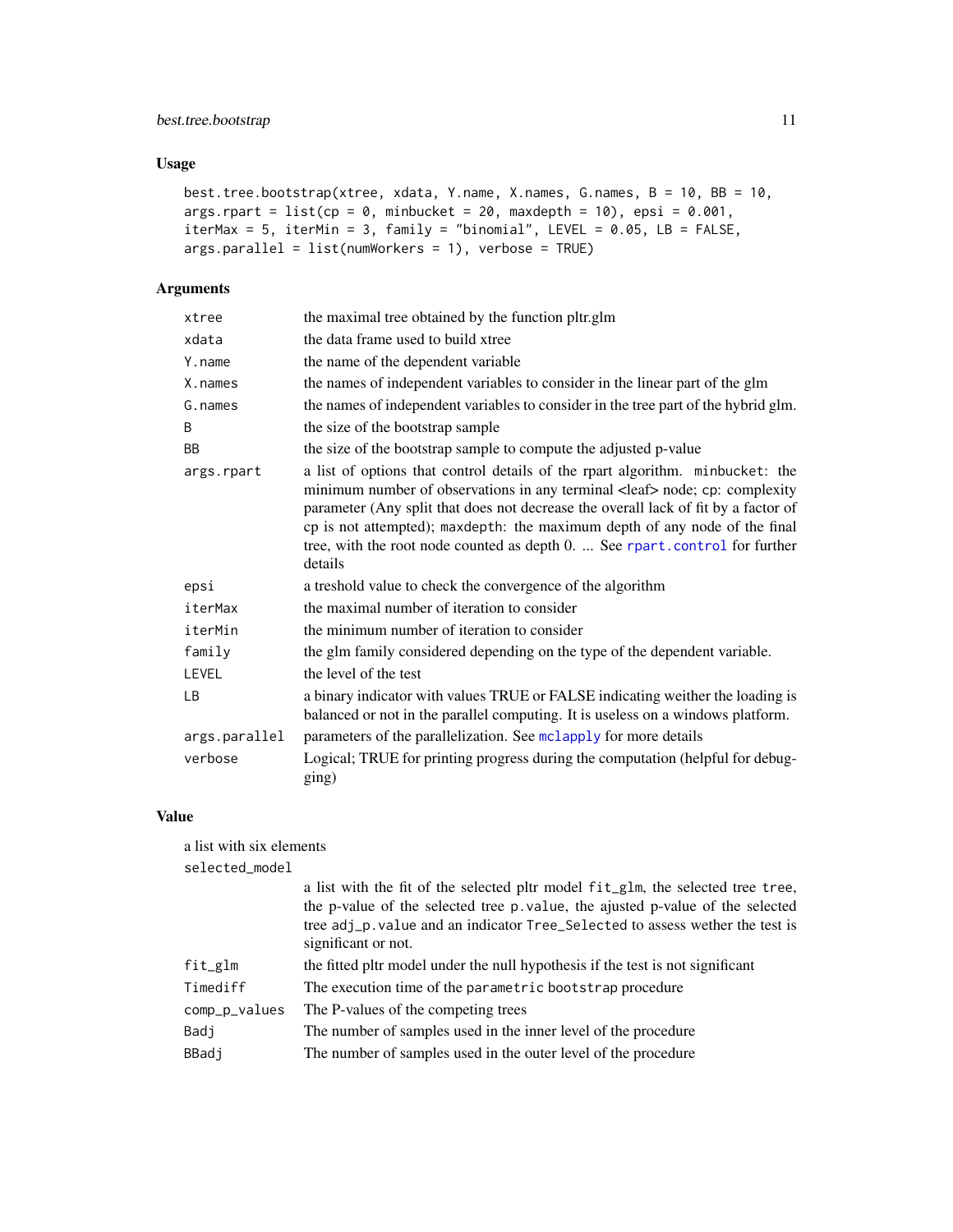#### <span id="page-11-0"></span>Author(s)

Cyprien Mbogning and Wilson Toussile

#### References

Chen, J., Yu, K., Hsing, A., Therneau, T.M.: A partially linear tree-based regression model for assessing complex joint gene-gene and gene-environment effects. Genetic Epidemiology 31, 238- 251 (2007)

#### See Also

[p.val.tree](#page-19-1)

#### Examples

```
#load the data set
data(data_pltr)
args.rpart \le list(minbucket = 40, maxdepth = 10, cp = 0)
family <- "binomial"
Y.name \leftarrow "Y"
X.nameS < - "G1"
G.names <- paste("G", 2:15, sep="")
## Not run:
## build a maximal tree
fit_pltr <- pltr.glm(data_pltr, Y.name, X.names, G.names,
   args.rpart = args.rpart, family = family, iterMax = 5, iterMin = 3)
## select an test the selected tree by a parametric bootstrap procedure
args.parallel = list(numWorkers = 1, type = "PSOCK")
best_bootstrap <- best.tree.bootstrap(fit_pltr$tree, data_pltr, Y.name, X.names,
  G.names, B = 10, BB = 10, args.print = args.runpart, epsi = 0.001,
  iterMax = 5, iterMin = 3, family = family, LEVEL = 0.05, LB = FALSE,
  args.parallel = args.parallel)
## End(Not run)
```
<span id="page-11-1"></span>best.tree.CV *Prunning the Maximal tree*

#### Description

this function is set to prune back the maximal tree by using a K-fold cross-validation procedure.

#### Usage

```
best.tree.CV(xtree, xdata, Y.name, X.names, G.names, family = "binomial",
args.rpart = list(cp = 0, minbucket = 20, maxdepth = 10), epsi = 0.001,
iterMax = 5, iterMin = 3, ncv = 10, verbose = TRUE)
```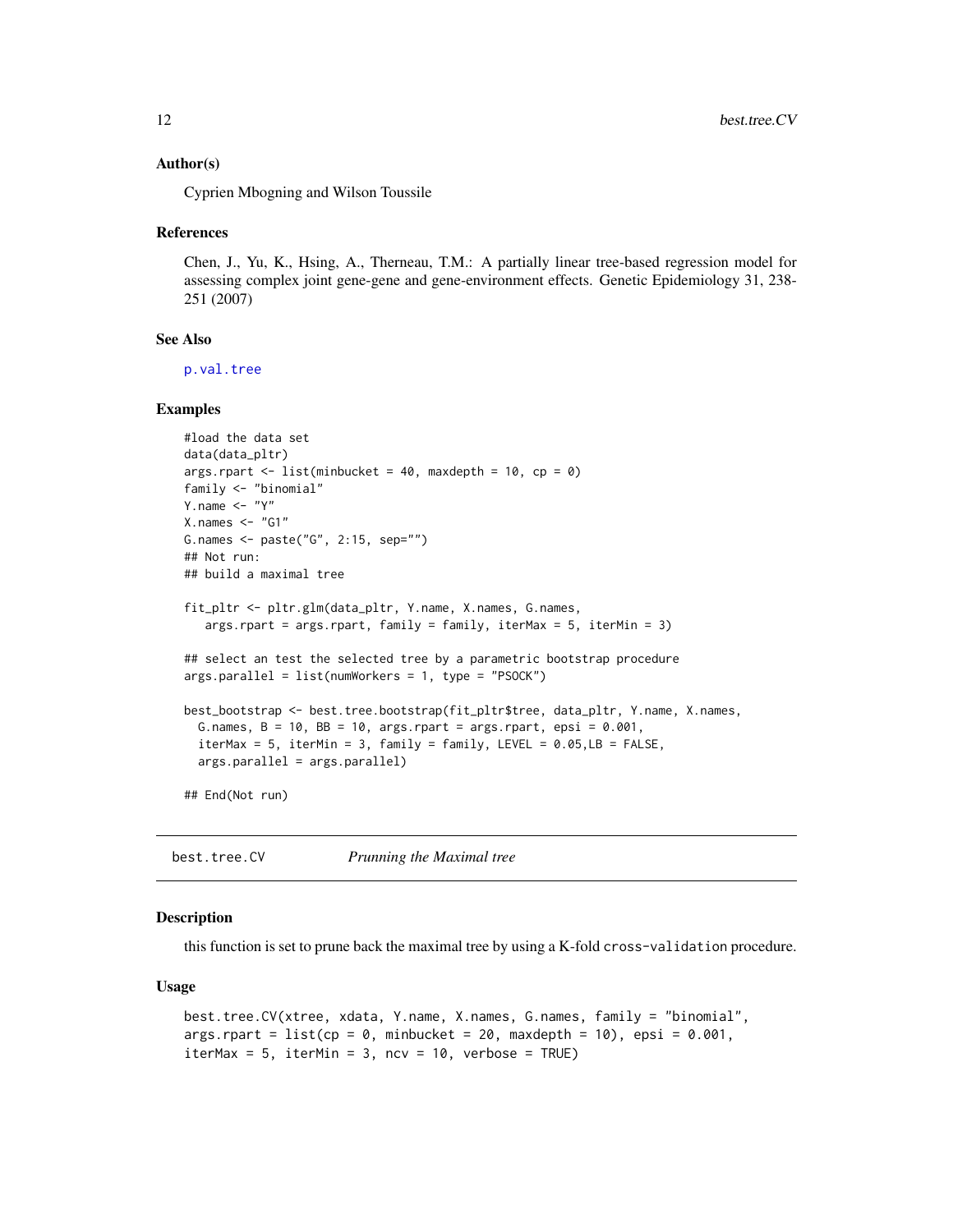## <span id="page-12-0"></span>best.tree.CV 13

## Arguments

| xtree      | a tree to prune                                                                                                                                                                                                                                                                                                                                                                                                                      |
|------------|--------------------------------------------------------------------------------------------------------------------------------------------------------------------------------------------------------------------------------------------------------------------------------------------------------------------------------------------------------------------------------------------------------------------------------------|
| xdata      | the dataset used to build the tree                                                                                                                                                                                                                                                                                                                                                                                                   |
| Y.name     | the name of the dependent variable                                                                                                                                                                                                                                                                                                                                                                                                   |
| X. names   | the names of independent variables to consider in the linear part of the glm                                                                                                                                                                                                                                                                                                                                                         |
| G.names    | the names of independent variables to consider in the tree part of the hybrid glm.                                                                                                                                                                                                                                                                                                                                                   |
| family     | the glm family considered depending on the type of the dependent variable.                                                                                                                                                                                                                                                                                                                                                           |
| args.rpart | a list of options that control details of the rpart algorithm. minbucket: the<br>minimum number of observations in any terminal <leaf> node; cp: complexity<br/>parameter (Any split that does not decrease the overall lack of fit by a factor of<br/>cp is not attempted); maxdepth: the maximum depth of any node of the final<br/>tree, with the root node counted as depth 0.  See rpart.control for further<br/>details</leaf> |
| epsi       | a treshold value to check the convergence of the algorithm                                                                                                                                                                                                                                                                                                                                                                           |
| iterMax    | the maximal number of iteration to consider                                                                                                                                                                                                                                                                                                                                                                                          |
| iterMin    | the minimum number of iteration to consider                                                                                                                                                                                                                                                                                                                                                                                          |
| ncy        | The number of folds to consider for the cross-validation                                                                                                                                                                                                                                                                                                                                                                             |
| verbose    | Logical; TRUE for printing progress during the computation (helpful for debug-<br>ging)                                                                                                                                                                                                                                                                                                                                              |

## Value

a list of five elements:

| best_index | The size of the selected tree by the cross-validation procedure                                                                                                                 |
|------------|---------------------------------------------------------------------------------------------------------------------------------------------------------------------------------|
| tree       | The selected tree by CV                                                                                                                                                         |
| fit_glm    | The fitted gpltr models selected with CV                                                                                                                                        |
| CV_ERRORS  | A list of two elements containing the cross-validation error of the selected tree<br>by the CV procedure and a vector of cross-validation errors of all the competing<br>models |
| Timediff   | The execution time of the Cross-Validation procedure                                                                                                                            |

## Author(s)

Cyprien Mbogning

## References

Mbogning, C., Perdry, H., Toussile, W., Broet, P.: A novel tree-based procedure for deciphering the genomic spectrum of clinical disease entities. Journal of Clinical Bioinformatics 4:6, (2014)

## See Also

[best.tree.BIC.AIC](#page-7-1), [pltr.glm](#page-21-1)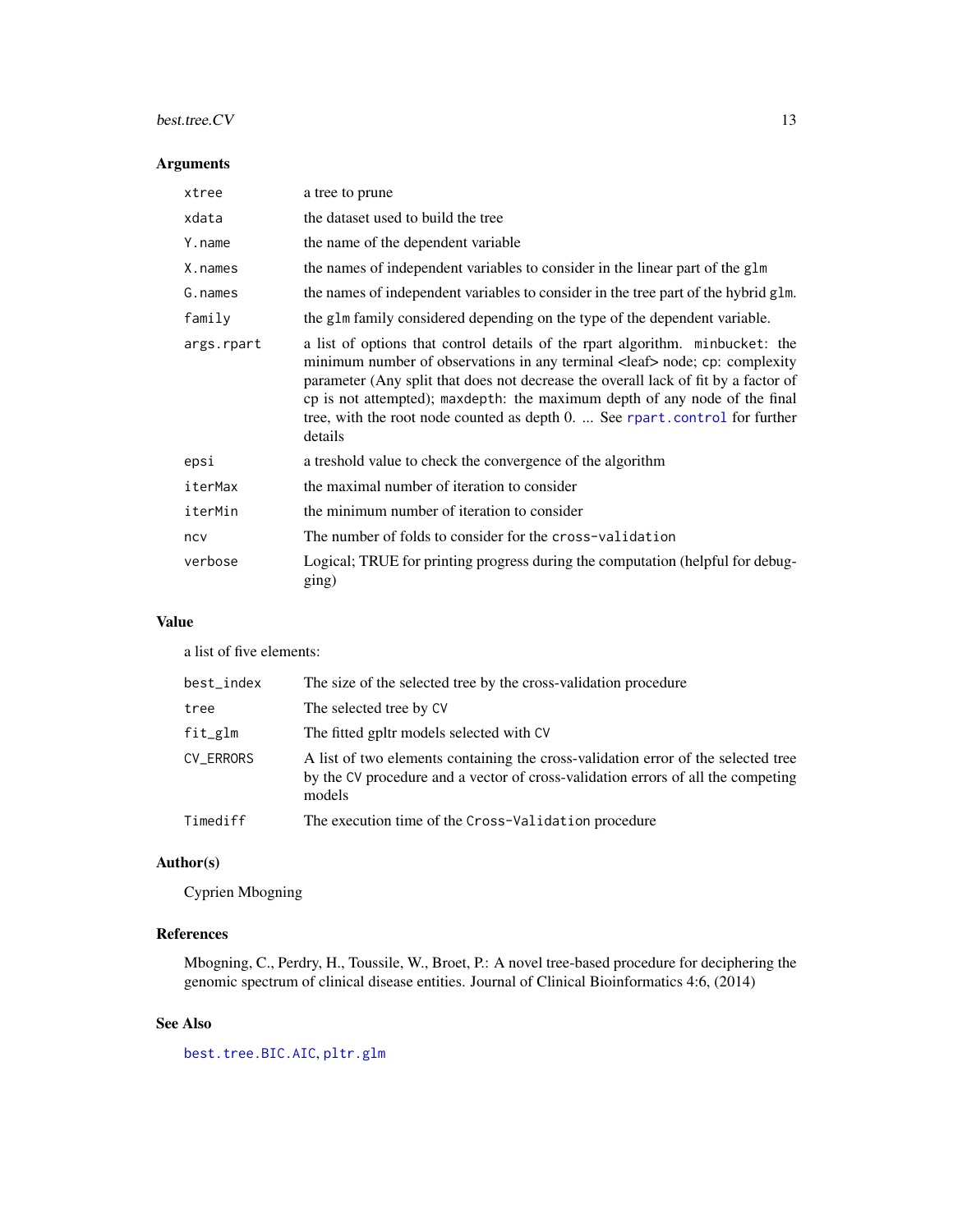#### Examples

```
## Not run:
##load the data set
data(data_pltr)
## set the parameters
args.rpart \le - list(minbucket = 40, maxdepth = 10, cp = 0)
family <- "binomial"
Y.name \leq - "Y"
X.nameS < - "G1"
G.names <- paste("G", 2:15, sep="")
## build a maximal tree
fit_pltr <- pltr.glm(data_pltr, Y.name, X.names, G.names, args.rpart = args.rpart,
                     family = family, iterMax = 5, iterMin = 3)
##prunned back the maximal tree by a cross-validation procedure
tree_selected <- best.tree.CV(fit_pltr$tree, data_pltr, Y.name, X.names, G.names,
     family = family, args.rpart = args.rpart, epsi = 0.001, iterMax = 5,
     iterMin = 3, ncv = 10)
plot(tree_selected$tree, main = 'CV TREE')
text(tree_selected$tree, minlength = 0L, xpd = TRUE, cex = .6)
## End(Not run)
```
<span id="page-13-1"></span>best.tree.permute *permutation test on a pltr model*

## Description

a unified permutation test procedure to select and test at the same time the selected tree

#### Usage

```
best.tree.permute(xtree, xdata, Y.name, X.names, G.names, B = 10,
args.rpart = list(op = 0, minbucket = 20, maxdepth = 10), epis = 0.001,iterMax = 5, iterMin = 3, family = "binomial", LEVEL = 0.05,
LB = FALSE, args.parallel = list(numWorkers = 1, type = "PSOCK"), verbose = TRUE)
```
#### Arguments

| xtree | the maximal tree obtained by the function pltr.glm |
|-------|----------------------------------------------------|
| xdata | the data frame used to build xtree                 |

<span id="page-13-0"></span>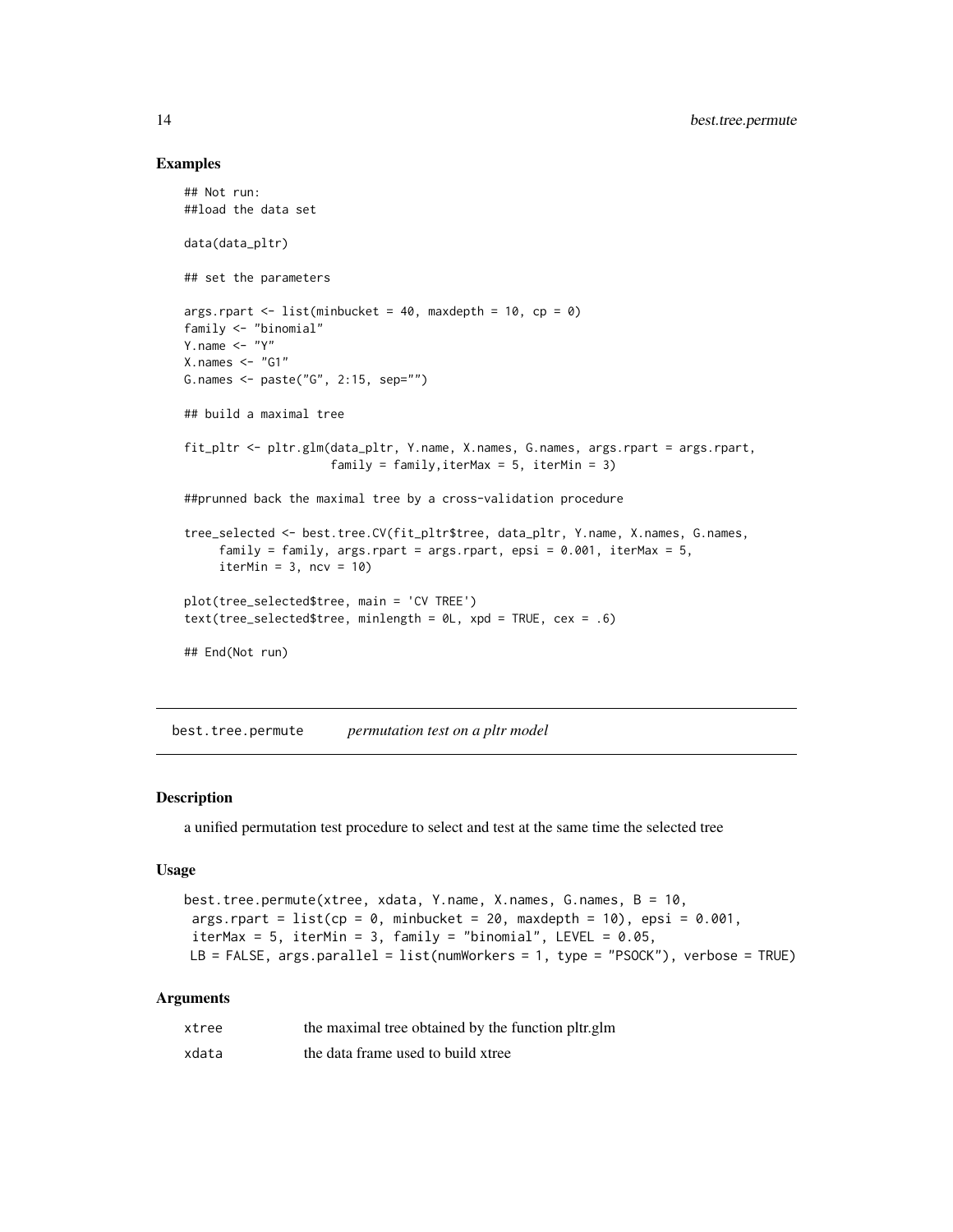<span id="page-14-0"></span>

| Y.name        | the name of the dependent variable                                                                                                                                                                                                                                                                                                                                                                                                   |
|---------------|--------------------------------------------------------------------------------------------------------------------------------------------------------------------------------------------------------------------------------------------------------------------------------------------------------------------------------------------------------------------------------------------------------------------------------------|
| X.names       | the names of independent variables to consider in the linear part of the glm. For<br>this function, only a binary variable is supported.                                                                                                                                                                                                                                                                                             |
| G.names       | the names of independent variables to consider in the tree part of the hybrid glm.                                                                                                                                                                                                                                                                                                                                                   |
| B             | the size of the bootstrap sample                                                                                                                                                                                                                                                                                                                                                                                                     |
| args.rpart    | a list of options that control details of the rpart algorithm. minbucket: the<br>minimum number of observations in any terminal <leaf> node; cp: complexity<br/>parameter (Any split that does not decrease the overall lack of fit by a factor of<br/>cp is not attempted); maxdepth: the maximum depth of any node of the final<br/>tree, with the root node counted as depth 0.  See rpart.control for further<br/>details</leaf> |
| epsi          | a treshold value to check the convergence of the algorithm                                                                                                                                                                                                                                                                                                                                                                           |
| iterMax       | the maximal number of iteration to consider                                                                                                                                                                                                                                                                                                                                                                                          |
| iterMin       | the minimum number of iteration to consider                                                                                                                                                                                                                                                                                                                                                                                          |
| family        | the binomial family.                                                                                                                                                                                                                                                                                                                                                                                                                 |
| LEVEL         | the level of the test                                                                                                                                                                                                                                                                                                                                                                                                                |
| LB            | a binary indicator with values TRUE or FALSE indicating weither the loading is<br>balanced or not in the parallel computing. It is useless on a windows platform.                                                                                                                                                                                                                                                                    |
| args.parallel | parameters of the parallelization. See mclapply for more details.                                                                                                                                                                                                                                                                                                                                                                    |
| verbose       | Logical; TRUE for printing progress during the computation (helpful for debug-<br>ging)                                                                                                                                                                                                                                                                                                                                              |

## Value

| a list with six elements: |                                                                                                                                                                              |
|---------------------------|------------------------------------------------------------------------------------------------------------------------------------------------------------------------------|
| p.val_selected            |                                                                                                                                                                              |
|                           | the adjusted p-value of the selected tree                                                                                                                                    |
| selected_model            |                                                                                                                                                                              |
|                           | a list with the fit of the selected pltr model fit_glm, the selected tree tree<br>and the p-value of the selected tree without adjusting for multiple comparisons<br>p.value |
| $fit\_glm$                | the fitted pltr model under the null hypothesis if the test is not significant                                                                                               |
| Timediff                  | The execution time of the permutation test procedure                                                                                                                         |
| comp_p_values             | The P-values of the competing trees                                                                                                                                          |
| Badj                      | The number of samples used inside the procedure                                                                                                                              |
|                           |                                                                                                                                                                              |

## Author(s)

Cyprien Mbogning

## See Also

[p.val.tree](#page-19-1), [best.tree.bootstrap](#page-9-1)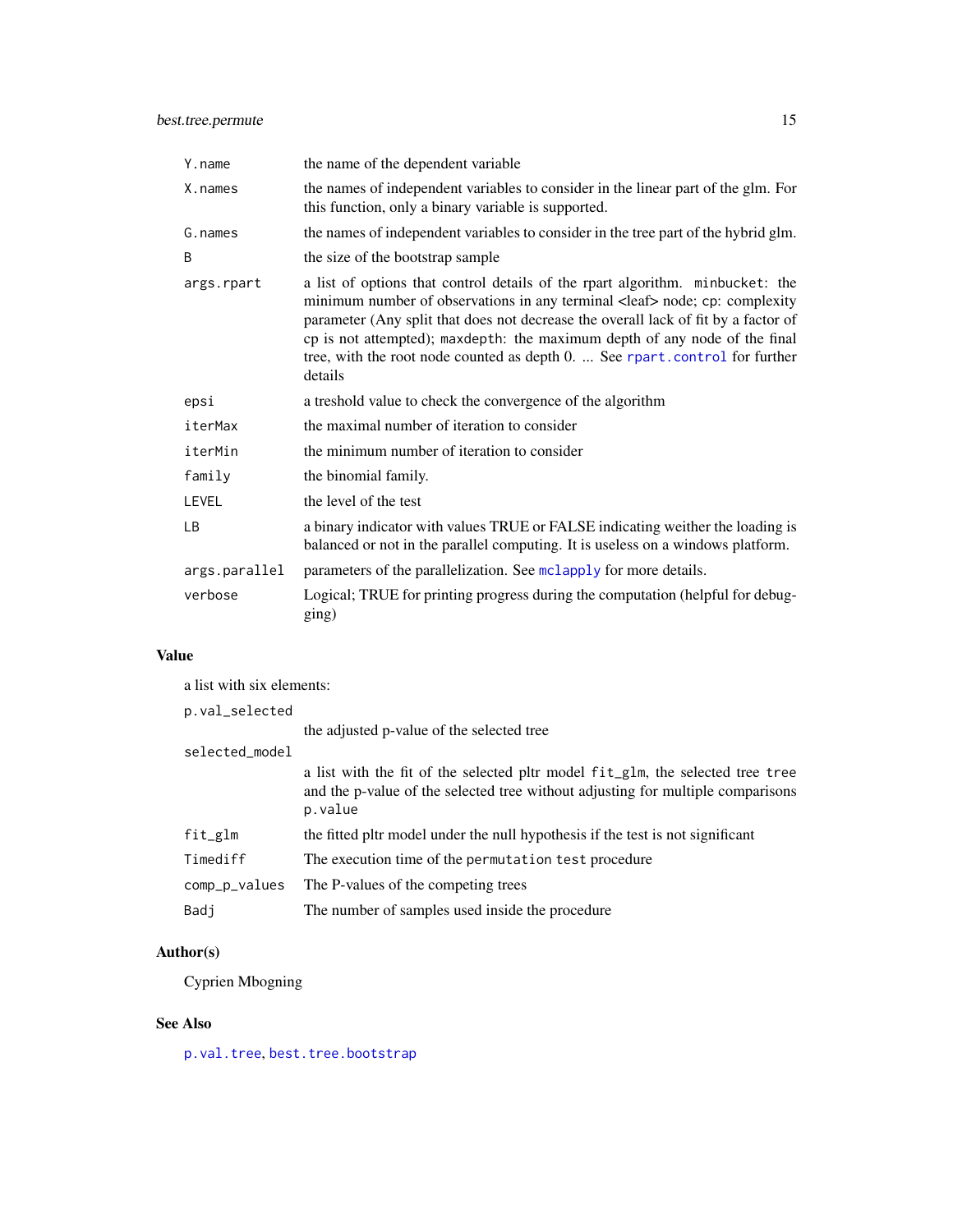#### Examples

```
## Not run:
##load the data set
data(data_pltr)
## set the parameters
args.rpart \le list(minbucket = 40, maxdepth = 10, cp = 0)
family <- "binomial"
Y.name \leq - "Y"
X.nameS < - "G1"
G.names <- paste("G", 2:15, sep="")
## build a maximal tree
fit_pltr <- pltr.glm(data_pltr, Y.name, X.names, G.names, args.rpart = args.rpart,
                    family = family, iterMax = 5, iterMin = 3)
## select an test the selected tree by a permutation test procedure
args.parallel = list(numWorkers = 1, type = "PSOCK")
best_permute <- best.tree.permute(fit_pltr$tree, data_pltr, Y.name, X.names,
 G.names, B = 10, args.rpart = args.rpart, epsi = 0.001, iterMax = 5,
            iterMin = 3, family = family, LEVEL = 0.05, LB = FALSE,
## End(Not run) args.parallel = args.parallel)
```
burn *burn dataset*

#### Description

The burn data frame has 154 rows and 17 columns.

#### Usage

data(burn)

## Format

A data frame with 154 observations on the following 17 variables.

Obs Observation number

- Z1 Treatment: 0-routine bathing 1-Body cleansing
- Z2 Gender (0=male 1=female)
- Z3 Race: 0=nonwhite 1=white

<span id="page-15-0"></span>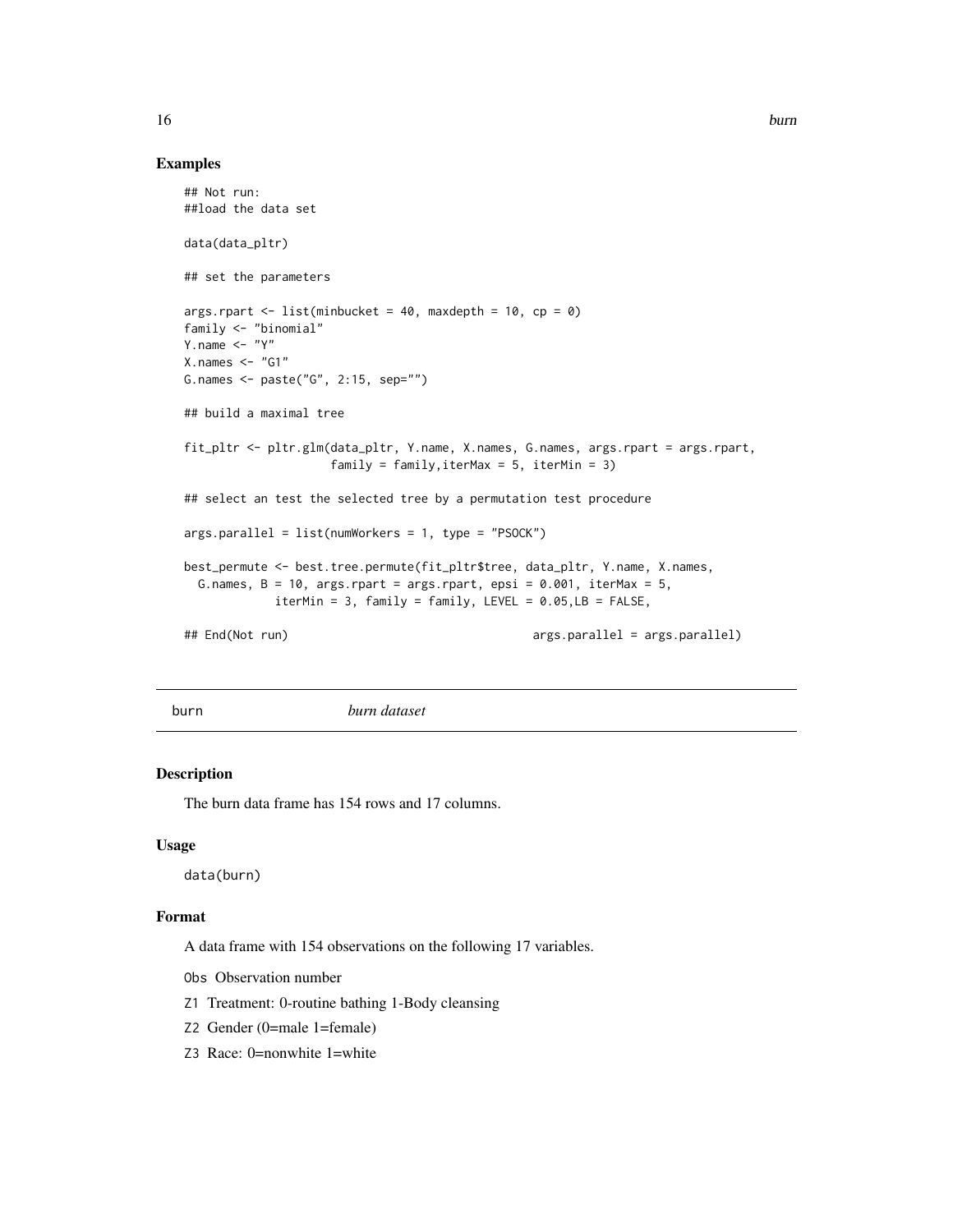#### <span id="page-16-0"></span>data\_pltr the control of the control of the control of the control of the control of the control of the control of the control of the control of the control of the control of the control of the control of the control of th

- Z4 Percentage of total surface area burned
- Z5 Burn site indicator: head 1=yes, 0=no
- Z6 Burn site indicator: buttock 1=yes, 0=no
- Z7 Burn site indicator: trunk 1=yes, 0=no
- Z8 Burn site indicator: upper leg 1=yes, 0=no
- Z9 Burn site indicator: lower leg 1=yes, 0=no
- Z10 Burn site indicator: respiratory tract 1=yes, 0=no
- Z11 Type of burn: 1=chemical, 2=scald, 3=electric, 4=flame
- T1 Time to excision or on study time
- D1 Excision indicator: 1=yes 0=no
- T2 Time to prophylactic antibiotic treatment or on study time
- D2 Prophylactic antibiotic treatment: 1=yes 0=no
- T3 Time to straphylocous aureaus infection or on study time
- D3 Straphylocous aureaus infection: 1=yes 0=no

#### Source

Klein and Moeschberger (1997) Survival Analysis Techniques for Censored and truncated data, Springer.

Ichida et al. Stat. Med. 12 (1993): 301-310.

## Examples

```
data(burn)
## maybe str(burn) ;
```
data\_pltr *gpltr data example*

#### Description

A data frame to test the functions of the package

### Usage

data(data\_pltr)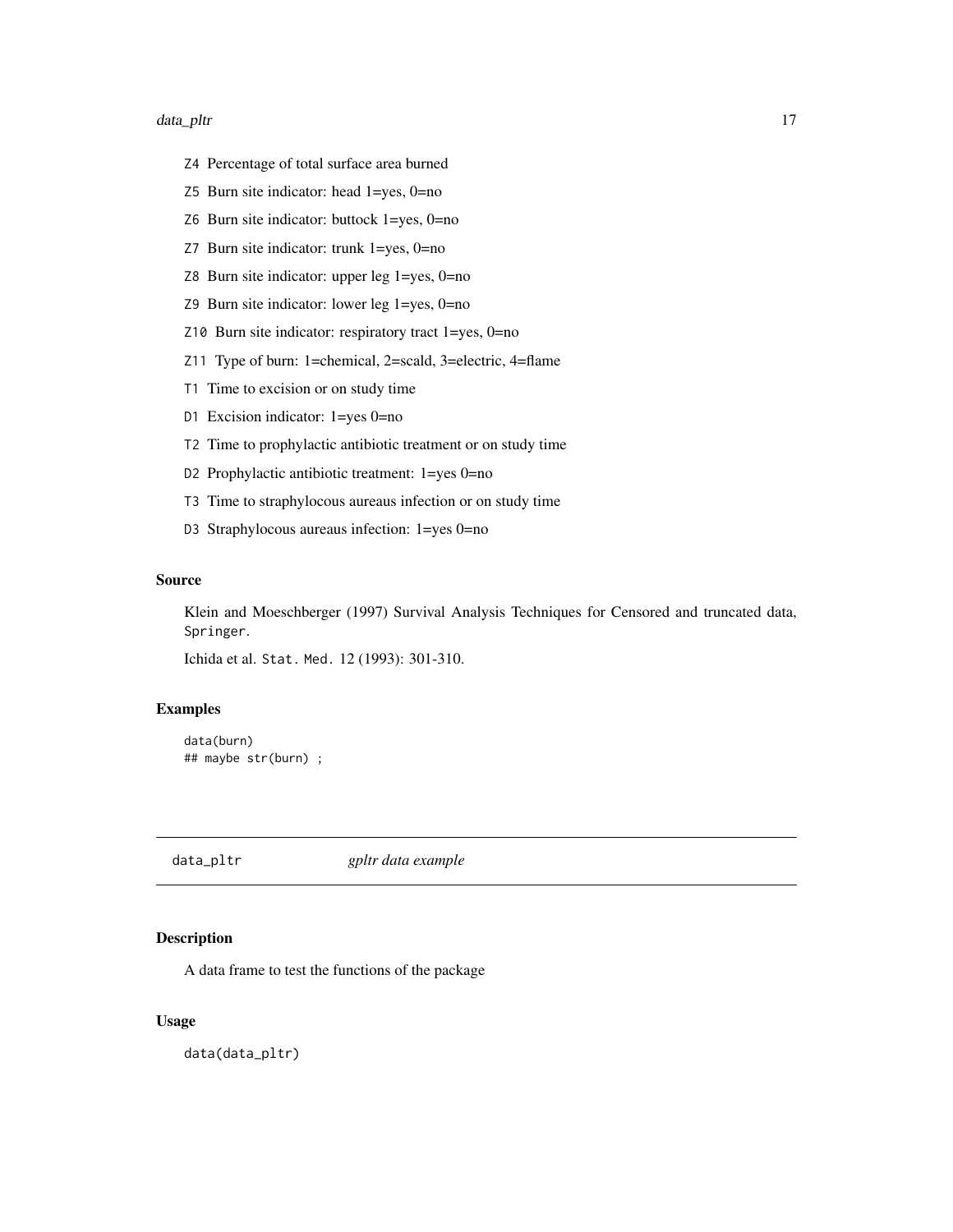#### Format

A data frame with 3000 observations on the following 16 variables.

- G1 a numeric vector
- G<sub>2</sub> a factor with levels  $\theta$  1
- G3 a factor with levels 0 1
- G4 a factor with levels 0 1
- G5 a factor with levels 0 1
- G6 a binary numeric vector
- G7 a binary numeric vector
- G8 a binary numeric vector
- G9 a binary numeric vector
- G10 a binary numeric vector
- G11 a binary numeric vector
- G12 a binary numeric vector
- G13 a binary numeric vector
- G14 a binary numeric vector
- G15 a binary numeric vector
- Y a binary numeric vector

## Details

The numeric variable G1 is considered as offset in the simulated PLTR model; the variables G2,...,G5 are used to simulate the tree part, while G6,...,G15 are noise variables.

#### Examples

```
data(data_pltr)
## maybe str(data_pltr) ...
```
nested.trees *compute the nested trees*

## Description

Compute a sequence of nested competing trees for the prunning step

#### Usage

```
nested.trees(xtree, xdata, Y.name, X.names, MaxTreeSize = NULL,
family = "binomial", verbose = TRUE)
```
<span id="page-17-0"></span>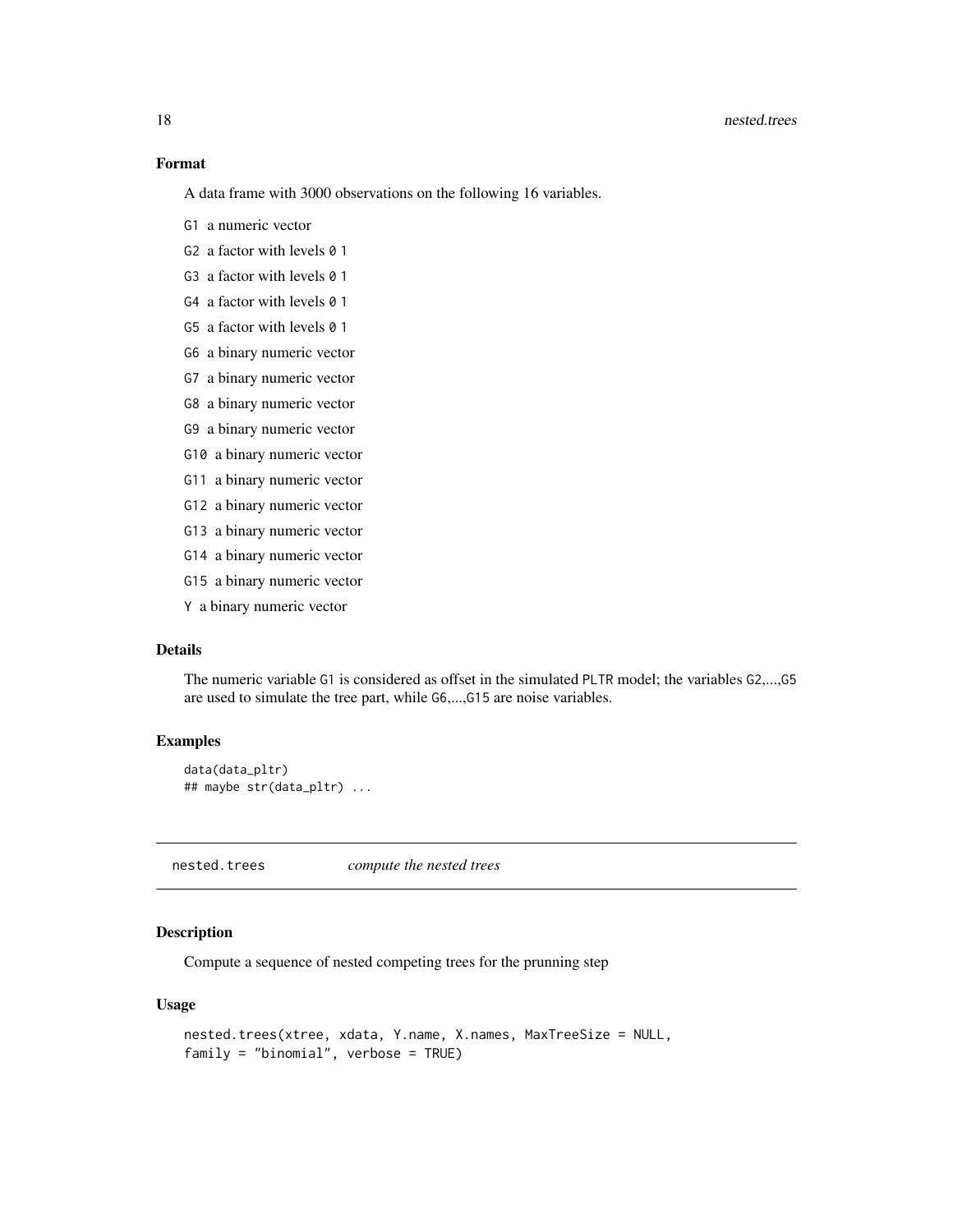#### nested.trees 19

#### Arguments

| xtree       | a tree inheriting to the rpart method                                                   |
|-------------|-----------------------------------------------------------------------------------------|
| xdata       | the dataset used to build the tree                                                      |
| Y.name      | the name of the dependent variable in the tree model                                    |
| X.names     | the names of independent variables considered as offset in the tree model               |
| MaxTreeSize | The maximal size of the competing trees                                                 |
| family      | the glm family considered depending on the type of the dependent variable.              |
| verbose     | Logical; TRUE for printing progress during the computation (helpful for debug-<br>ging) |

#### Value

a list with 4 elements:

| leaves        | a list of leaves of the competing trees to consider for the optimal tree                                     |
|---------------|--------------------------------------------------------------------------------------------------------------|
| null_deviance | the deviance of the null model (linear part of the glm)                                                      |
| deviances     | a vector of deviances of the competing PLTR models                                                           |
|               | diff deviances a vector of the deviance differencies between the competing PLTR models and<br>the null model |

## Author(s)

Cyprien Mbogning and Wilson Toussile

## Examples

```
## Not run:
## load the data set
data(data_pltr)
args.rpart <- list(minbucket = 40, maxdepth = 10, cp = 0)
family <- "binomial"
Y.name <- "Y"
X.nameS < - "G1"
G.names <- paste("G", 2:15, sep="")
## build a maximal tree
fit_pltr <- pltr.glm(data_pltr, Y.name, X.names, G.names, args.rpart = args.rpart,
                     family = family,iterMax = 5, iterMin = 3)
## compute the competing trees
nested_trees <- nested.trees(fit_pltr$tree, data_pltr, Y.name, X.names,
                            MaxTreeSize = 10, family = family)
## End(Not run)
```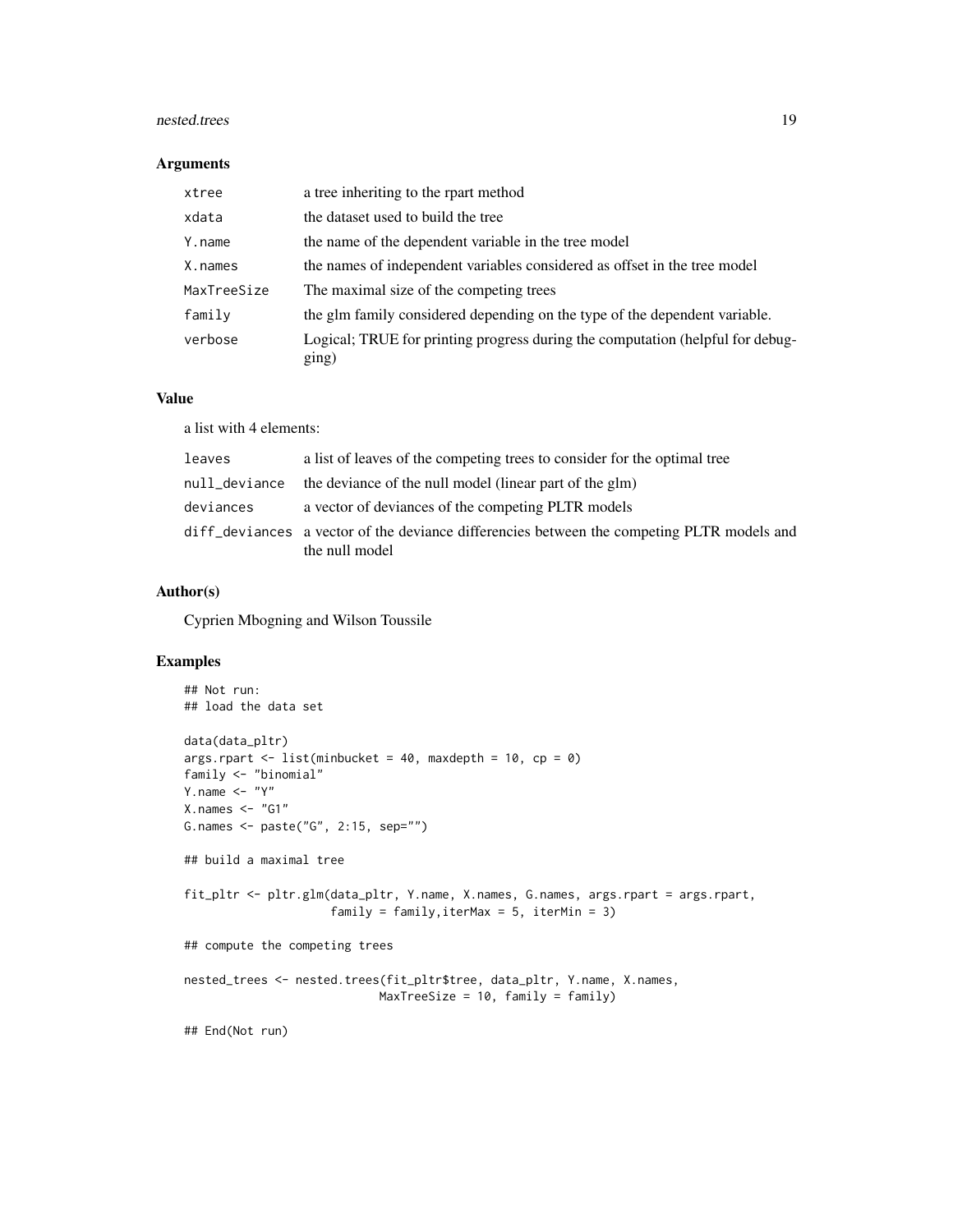## Description

Test weither the selected tree by either BIC, AIC or CV procedure is significantly associated to the dependent variable or not, while adjusting for a confounding effect.

#### Usage

```
p.val.tree(xtree, xdata, Y.name, X.names, G.names, B = 10, args.rpart =
list(minbucket = 40, maxdepth = 10, cp = 0), epsi = 0.001, iterMax = 5,
iterMin = 3, family = "binomial", LB = FALSE,
args.parallel = list(numWorkers = 1), index = 4, verbose = TRUE)
```
## Arguments

| xtree         | the maximal tree obtained by the function pltr.glm                                                                                                                                                                                                                                                                                                                                                                                   |
|---------------|--------------------------------------------------------------------------------------------------------------------------------------------------------------------------------------------------------------------------------------------------------------------------------------------------------------------------------------------------------------------------------------------------------------------------------------|
| xdata         | the data frame used to build xtree                                                                                                                                                                                                                                                                                                                                                                                                   |
| Y.name        | the name of the dependent variable                                                                                                                                                                                                                                                                                                                                                                                                   |
| X.names       | the names of independent confounding variables to consider in the linear part of<br>the glm                                                                                                                                                                                                                                                                                                                                          |
| G.names       | the names of independent variables to consider in the tree part of the hybrid glm.                                                                                                                                                                                                                                                                                                                                                   |
| B             | the resampling size of the deviance difference                                                                                                                                                                                                                                                                                                                                                                                       |
| args.rpart    | a list of options that control details of the rpart algorithm. minbucket: the<br>minimum number of observations in any terminal <leaf> node; cp: complexity<br/>parameter (Any split that does not decrease the overall lack of fit by a factor of<br/>cp is not attempted); maxdepth: the maximum depth of any node of the final<br/>tree, with the root node counted as depth 0.  See rpart.control for further<br/>details</leaf> |
| epsi          | a treshold value to check the convergence of the algorithm                                                                                                                                                                                                                                                                                                                                                                           |
| iterMax       | the maximal number of iteration to consider                                                                                                                                                                                                                                                                                                                                                                                          |
| iterMin       | the minimum number of iteration to consider                                                                                                                                                                                                                                                                                                                                                                                          |
| family        | the glm family considered depending on the type of the dependent variable.                                                                                                                                                                                                                                                                                                                                                           |
| LB            | a binary indicator with values TRUE or FALSE indicating weither the loading<br>are balanced or not in the parallel computing                                                                                                                                                                                                                                                                                                         |
| args.parallel | parameters of the parallelization. See mclapply for more details.                                                                                                                                                                                                                                                                                                                                                                    |
| index         | the size of the selected tree (by the functions best. tree. BIC. AIC or best. tree. CV)<br>using one of the proposed criteria                                                                                                                                                                                                                                                                                                        |
| verbose       | Logical; TRUE for printing progress during the computation (helpful for debug-<br>ging)                                                                                                                                                                                                                                                                                                                                              |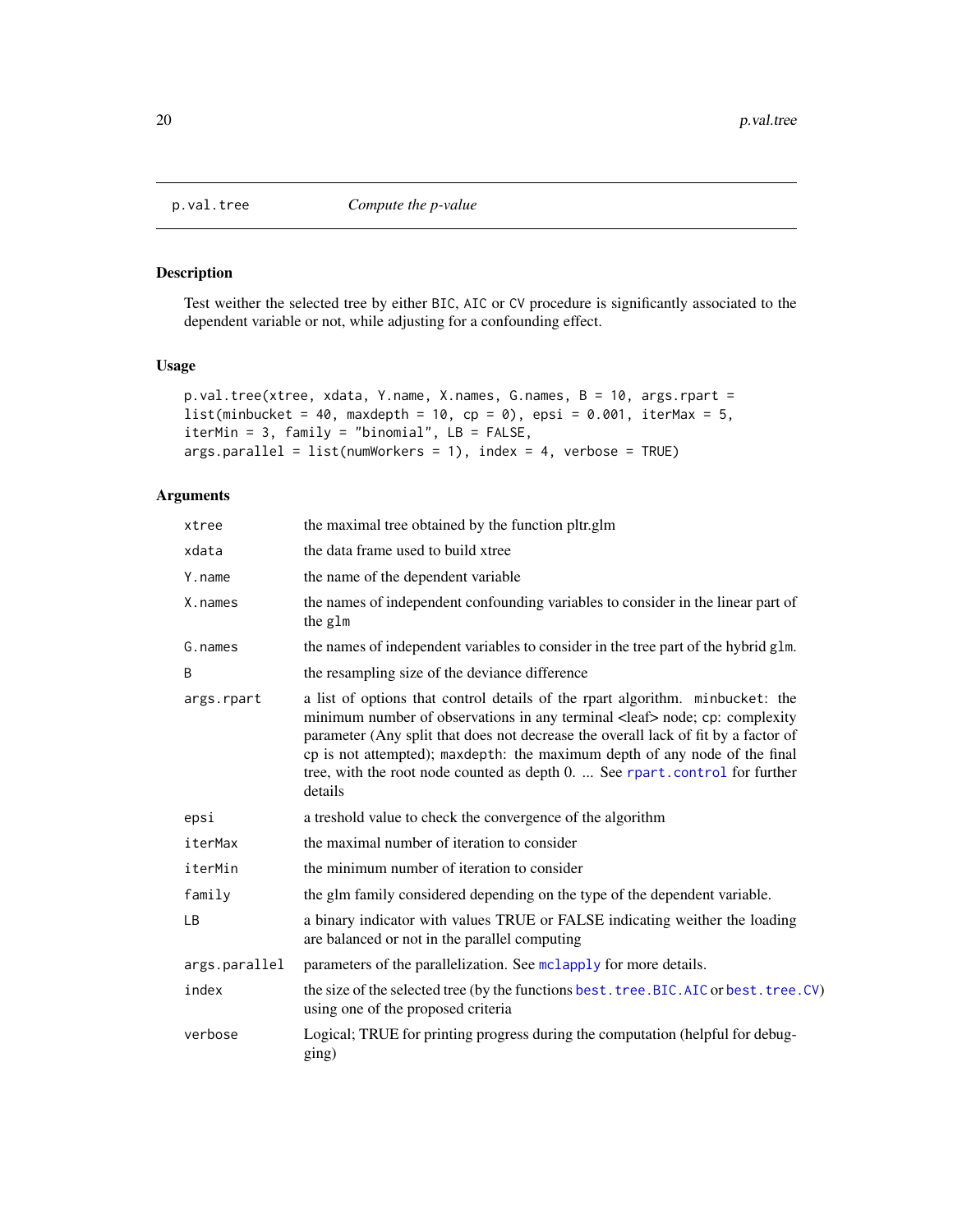#### <span id="page-20-0"></span>p. val. tree 21

## Value

A list of three elements:

| p.value  | The P-value of the selected tree                    |
|----------|-----------------------------------------------------|
| Timediff | The execution time of the test procedure            |
| Badi     | The number of samples used inside the the procedure |

#### Author(s)

Cyprien Mbogning

#### References

Mbogning, C., Perdry, H., Toussile, W., Broet, P.: A novel tree-based procedure for deciphering the genomic spectrum of clinical disease entities. Journal of Clinical Bioinformatics 4:6, (2014)

Fan, J., Zhang, C., Zhang, J.: Generalized likelihood ratio statistics and WILKS phenomenon. Annals of Statistics 29(1), 153-193 (2001)

#### See Also

[best.tree.bootstrap](#page-9-1), [best.tree.permute](#page-13-1)

## Examples

```
## Not run:
## load the data set
data(data_pltr)
## set the parameters
args.rpart \le - list(minbucket = 40, maxdepth = 10, cp = 0)
family <- "binomial"
Y.name \leq - "Y"
X.nameS < - "G1"
G.names <- paste("G", 2:15, sep="")
## build a maximal tree
fit_pltr <- pltr.glm(data_pltr, Y.name, X.names, G.names, args.rpart = args.rpart,
                    family = family,iterMax = 5, iterMin = 3)
##prunned back the maximal tree by BIC or AIC criterion
tree_select <- best.tree.BIC.AIC(xtree = fit_pltr$tree,data_pltr,Y.name,
                                 X.names, family = family)
## Compute the p-value of the selected tree by BIC
args.parallel = list(numWorkers = 10, type = "PSOCK")
```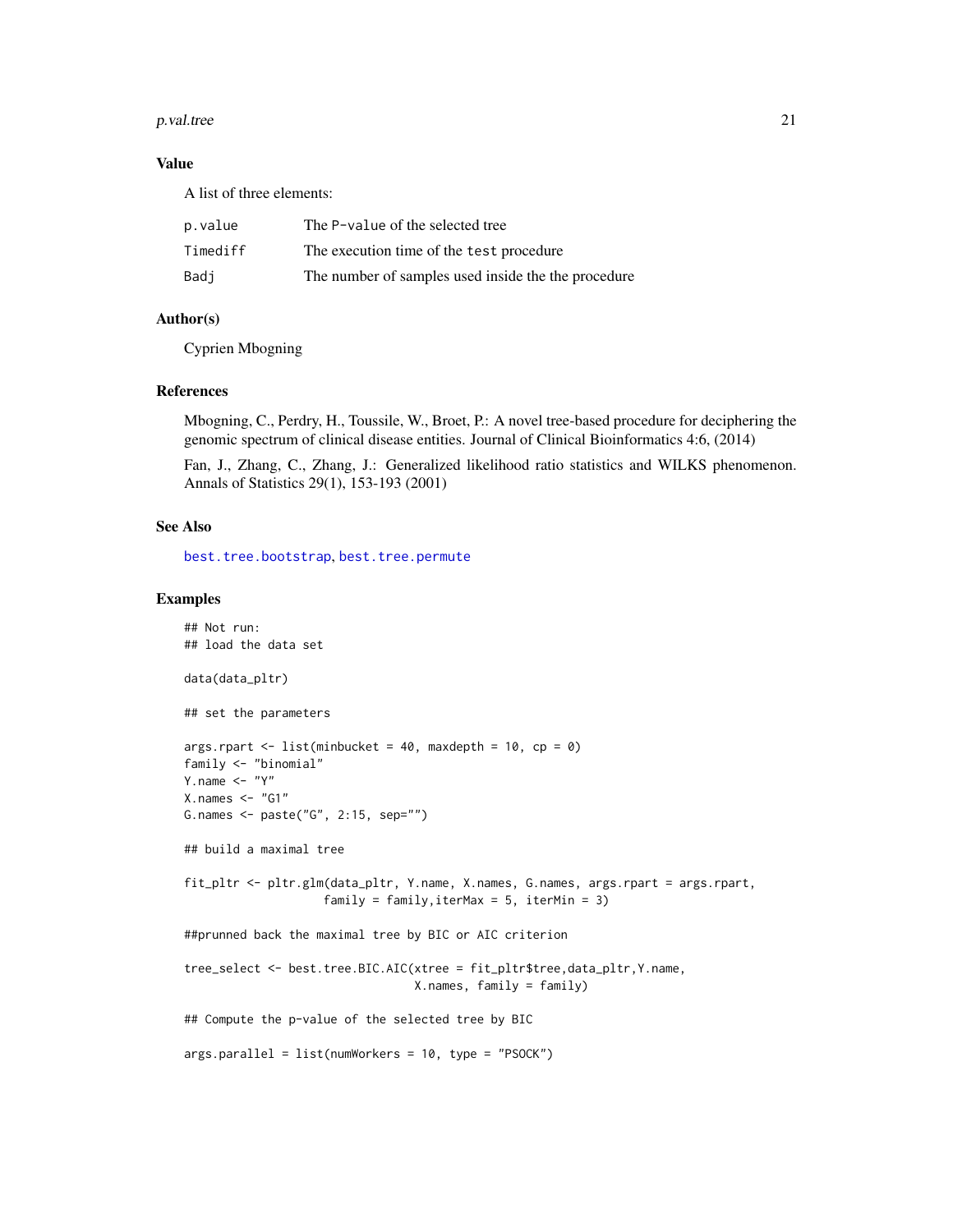22 pltr.glm

```
index = tree_select$best_index[[1]]
p_value <- p.val.tree(xtree = fit_pltr$tree, data_pltr, Y.name, X.names, G.names,
            B = 100, args.rpart = args.rpart, epsi = 1e-3,
            iterMax = 5, iterMin = 3, family = family, LB = FALSE,
            args.parallel = args.parallel, index = index)
```
## End(Not run)

<span id="page-21-1"></span>pltr.glm *Partially tree-based regression model function*

## Description

The pltr.glm function is designed to fit an hybrid glm model with an additive tree part on a glm scale.

#### Usage

```
pltr.glm(data, Y.name, X.names, G.names, family = "binomial",
   args.rpart = list(cp = 0, minbucket = 20, maxdepth = 10),epsi = 0.001, iterMax = 5, iterMin = 3, verbose = TRUE)
```
#### Arguments

| data       | a data frame containing the variables in the model                                                                                                                                                                                                                                                                                                                                                                                   |
|------------|--------------------------------------------------------------------------------------------------------------------------------------------------------------------------------------------------------------------------------------------------------------------------------------------------------------------------------------------------------------------------------------------------------------------------------------|
| Y.name     | the name of the dependent variable                                                                                                                                                                                                                                                                                                                                                                                                   |
| X.names    | the names of independent variables to consider in the linear part of the glm                                                                                                                                                                                                                                                                                                                                                         |
| G.names    | the names of independent variables to consider in the tree part of the hybrid glm.                                                                                                                                                                                                                                                                                                                                                   |
| family     | the glm family considered depending on the type of the dependent variable.                                                                                                                                                                                                                                                                                                                                                           |
| args.rpart | a list of options that control details of the rpart algorithm. minbucket: the<br>minimum number of observations in any terminal <leaf> node; cp: complexity<br/>parameter (Any split that does not decrease the overall lack of fit by a factor of<br/>cp is not attempted); maxdepth: the maximum depth of any node of the final<br/>tree, with the root node counted as depth 0.  See rpart.control for further<br/>details</leaf> |
| epsi       | a treshold value to check the convergence of the algorithm                                                                                                                                                                                                                                                                                                                                                                           |
| iterMax    | the maximal number of iteration to consider                                                                                                                                                                                                                                                                                                                                                                                          |
| iterMin    | the minimum number of iteration to consider                                                                                                                                                                                                                                                                                                                                                                                          |
| verbose    | Logical; TRUE for printing progress during the computation (helpful for debug-<br>ging)                                                                                                                                                                                                                                                                                                                                              |

## Details

The pltr.glm function use an itterative procedure to fit the linear part of the glm and the tree part. The tree obtained at the convergence of the procedure is a maximal tree which overfits the data. It's then mandatory to prunned back this tree by using one of the proposed criteria (BIC, AIC and CV).

<span id="page-21-0"></span>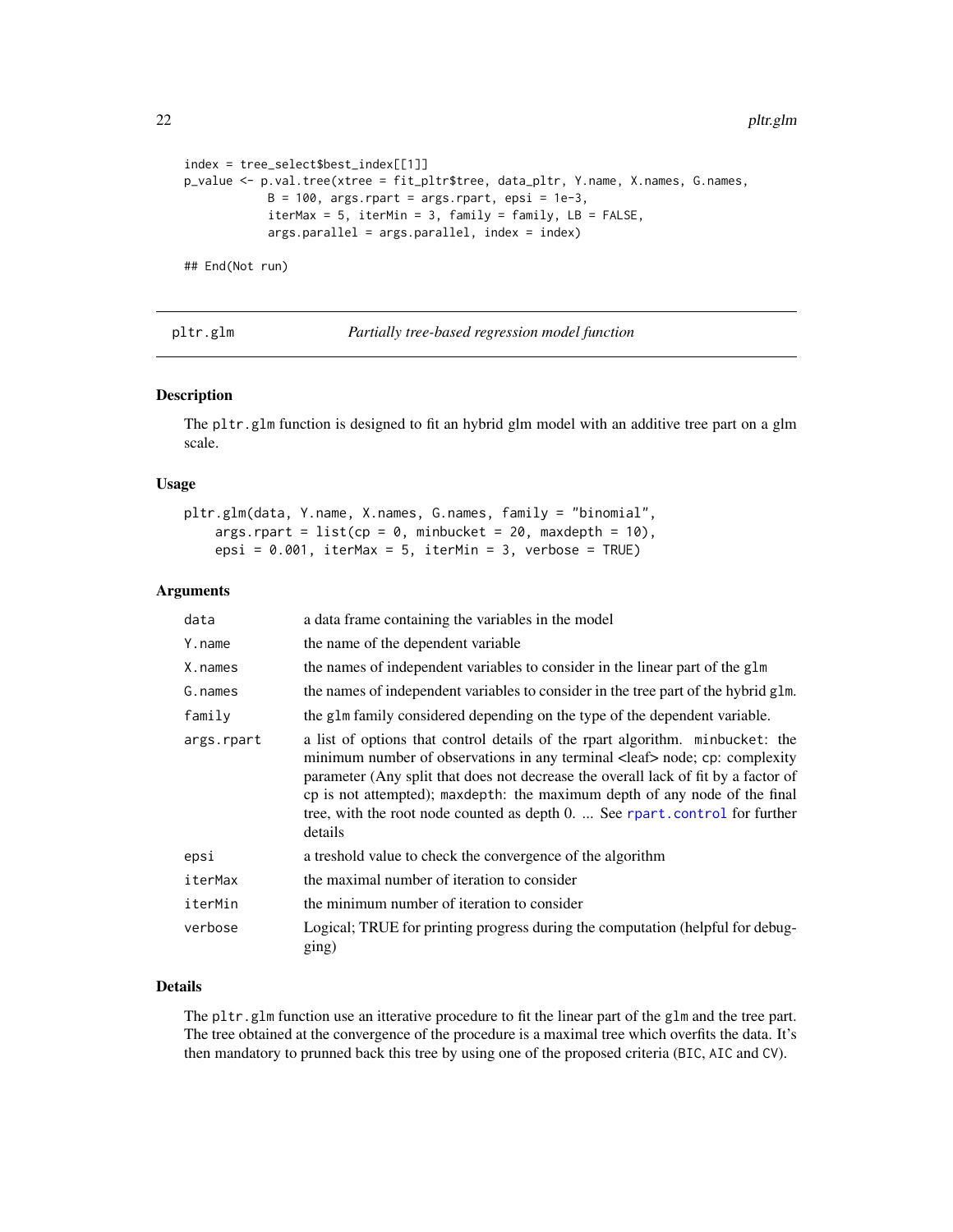#### <span id="page-22-0"></span>pltr.glm 23

## Value

A list with four elements:

| fit       | the glm fitted on the confounding factors at the end of the iterative algorithm |
|-----------|---------------------------------------------------------------------------------|
| tree      | the maximal tree obtained at the end of the algorithm                           |
| nber iter | the number of iterations used by the algorithm                                  |
| Timediff  | The execution time of the iterative procedure                                   |

## Note

The tree obtained at the end of these itterative procedure usually overfits the data. It's therefore mendatory to use either [best.tree.BIC.AIC](#page-7-1) or [best.tree.CV](#page-11-1) to prunne back the tree.

#### Author(s)

Cyprien Mbogning and Wilson Toussile

#### References

Mbogning, C., Perdry, H., Toussile, W., Broet, P.: A novel tree-based procedure for deciphering the genomic spectrum of clinical disease entities. Journal of Clinical Bioinformatics 4:6, (2014)

Terry M. Therneau, Elizabeth J. Atkinson (2013) An Introduction to Recursive Partitioning Using the RPART Routines. Mayo Foundation.

Chen, J., Yu, K., Hsing, A., Therneau, T.M.: A partially linear tree-based regression model for assessing complex joint gene-gene and gene-environment effects. Genetic Epidemiology 31, 238- 251 (2007)

#### See Also

[rpart](#page-0-0)

## Examples

data(burn)

```
args.rpart < -list(minbucket = 10, maxdepth = 4, cp = 0, maxcomplete = 0,maxsurrogate = 0)family <- "binomial"
X.nameS = "Z2"Y.name = "D2"G.names = c('Z1','Z3','Z4','Z5','Z6','Z7','Z8','Z9','Z10','Z11')
pltr.burn <- pltr.glm(burn, Y.name, X.names, G.names, args.rpart = args.rpart,
                  family = family, iterMax = 4, iterMin = 3, verbose = FALSE)
```
## Not run: ## load the data set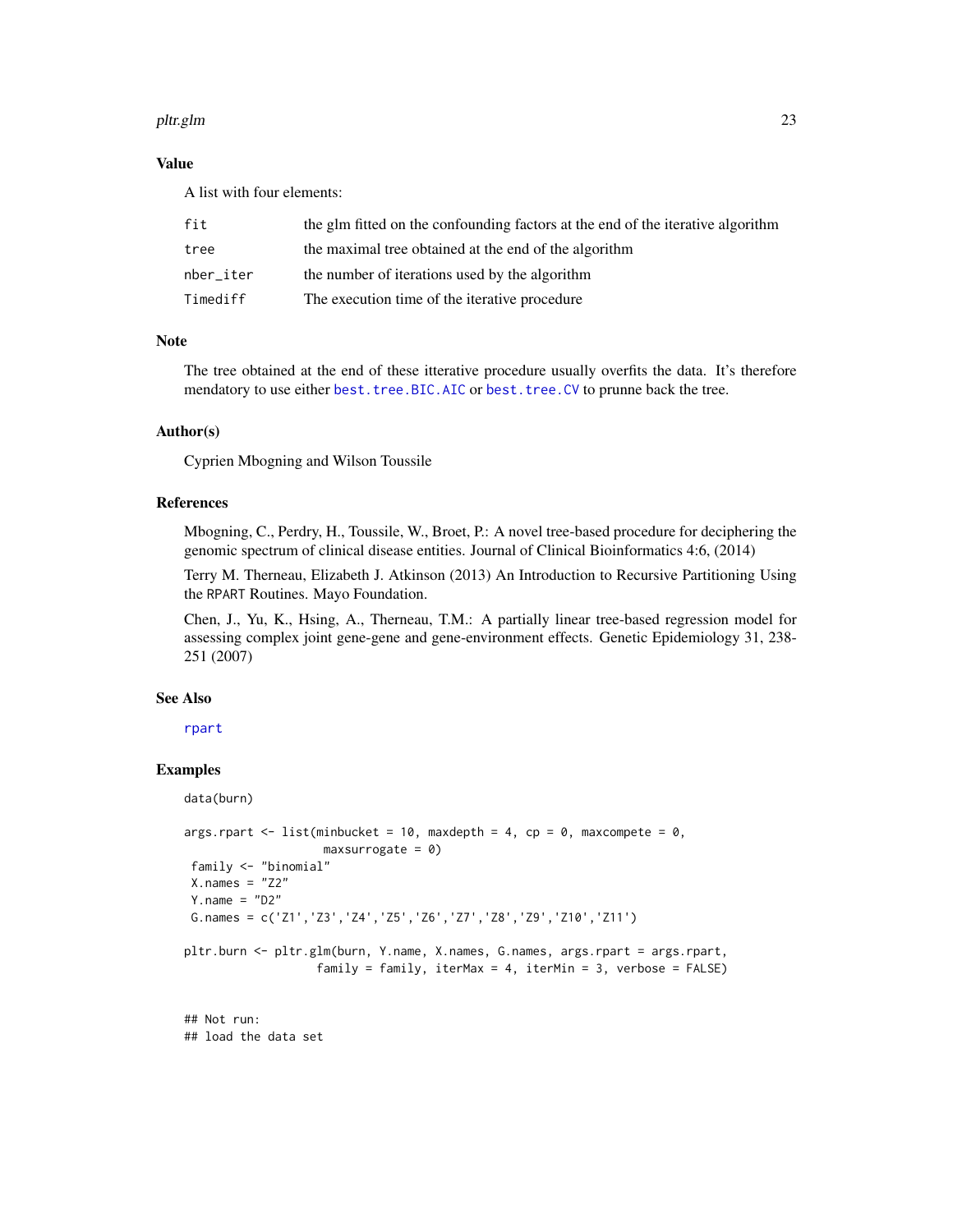```
data(data_pltr)
## set the parameters
args.rpart \le list(minbucket = 40, maxdepth = 10, cp = 0)
family <- "binomial"
Y.name <- "Y"
X.names < - "G1"
G.names <- paste("G", 2:15, sep="")
## build a maximal tree
fit_pltr <- pltr.glm(data_pltr, Y.name, X.names, G.names, args.rpart = args.rpart,
                    family = family,iterMax = 5, iterMin = 3)
plot(fit_pltr$tree, main = 'MAXIMAL TREE')
text(fit_pltr$tree, minlength = 0L, xpd = TRUE, cex = .6)
## End(Not run)
```
<span id="page-23-1"></span>predict\_bagg.pltr *prediction on new features*

## Description

Prediction on new features using a set of bagging pltr models

## Usage

```
predict_bagg.pltr(bag_pltr, Y.name, newdata, type = "response",
                  thresshold = seq(0, 1, by = 0.1)
```
## Arguments

| bag_pltr   | the bagging result obtained with the function bagging. pltr                                                                                                                                                                           |
|------------|---------------------------------------------------------------------------------------------------------------------------------------------------------------------------------------------------------------------------------------|
| Y.name     | the name of the binary dependent variable                                                                                                                                                                                             |
| newdata    | a data frame in which to look for predictors and the dependant variable.                                                                                                                                                              |
| type       | the type of prediction required. type = "response" is the default; It gives the<br>predicted probabilities. At this stage of the package, only this type is take into<br>account. Other types such as "link" and "terms" are useless. |
| thresshold | a vector of cutoff values for binary prediction. Could be helpfull for computing<br>the AUC on the test sample.                                                                                                                       |

<span id="page-23-0"></span>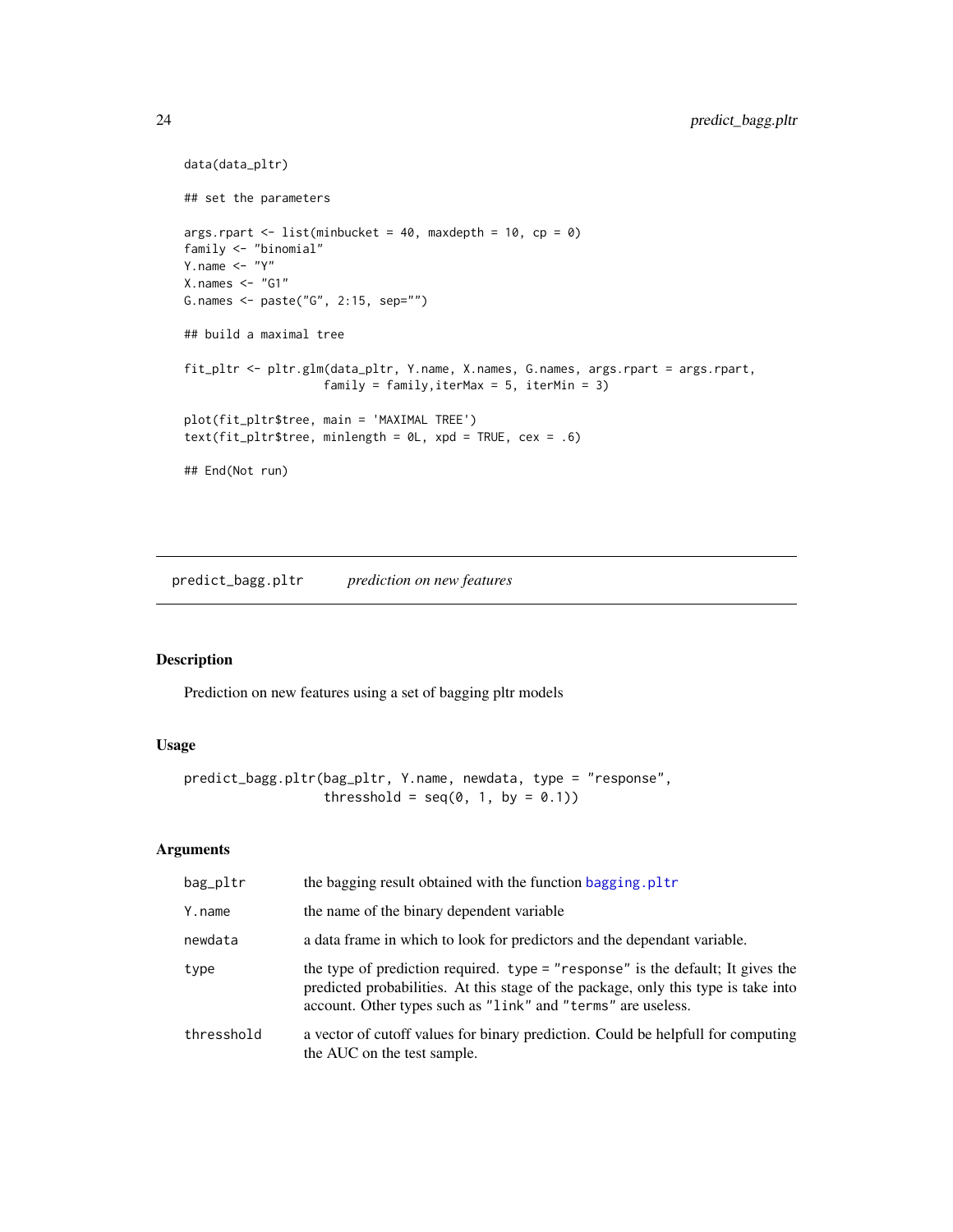## <span id="page-24-0"></span>Value

A list with 8 elements

FINAL\_PRED\_IND1

A list of size the length of the thresshold vector, containing the final prediction of each individual of the testing data by the bagging procedure using the majority rule (the modal prediction).

FINAL\_PRED\_IND2

A list of size the length of the thresshold vector, containing the final prediction of each individual of the testing data by the bagging procedure using the mean estimated probability.

- PRED\_ERROR1 A vector of estimated errors of the Bagging procedure on the test sample for each thresshold value using FINAL\_PRED\_IND1.
- PRED\_ERROR2 A vector of estimated errors of the Bagging procedure on the test sample for each thresshold value using FINAL\_PRED\_IND2.
- CONF1 A list of confusion matrix using FINAL\_PRED\_IND1

| CONF2 |  |  | A list of confusion matrix using FINAL_PRED_IND2 |  |  |  |
|-------|--|--|--------------------------------------------------|--|--|--|
|-------|--|--|--------------------------------------------------|--|--|--|

PRED\_ERRORS\_PBP

A list of size the length of the thresshold vector. Each element representing the prediction error obtained via each predictor in the bagging sequence for each thresshold value

PRED\_ERROR\_PBP A vector containing the mean of PRED\_ERRORS\_PBP for each thresshold value

## Author(s)

Cyprien Mbogning

#### References

Mbogning, C., Perdry, H., Broet, P.: A Bagged partially linear tree-based regression procedure for prediction and variable selection. Human Heredity (To appear), (2015)

#### See Also

[bagging.pltr](#page-5-1), [predict.glm](#page-0-0)

#### Examples

```
## Not run:
## load the data set
data(burn)
## set the parameters
args.rpart <- list(minbucket = 10, maxdepth = 4, cp = 0, maxsurrogate = 0)
family <- "binomial"
Y.name <- "D2"
```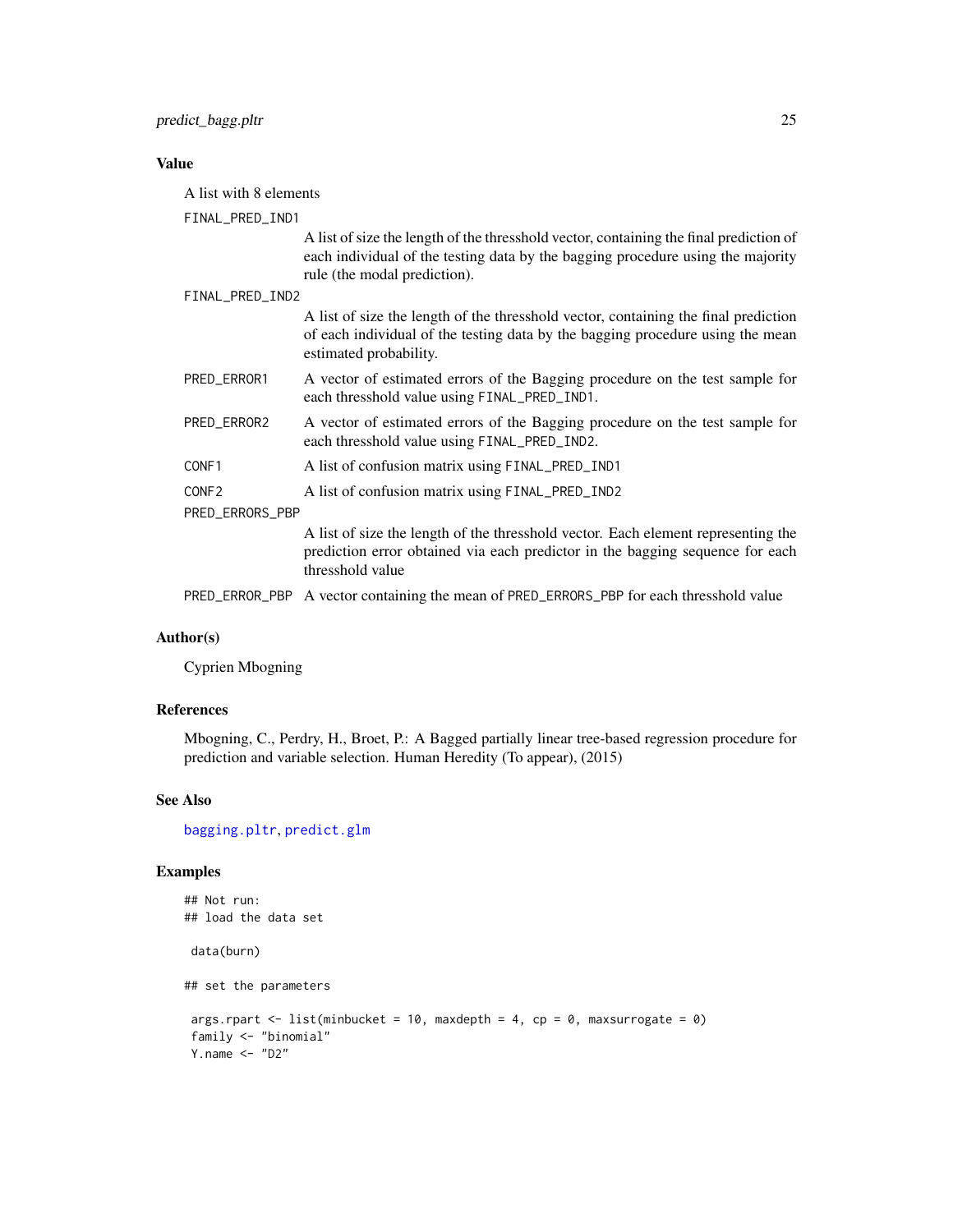```
X.names < - "Z2"
G.names <- c('Z1','Z3','Z4','Z5','Z6','Z7','Z8','Z9','Z10','Z11')
args.parallel = list(numWorkers = 1)
## Bagging a set of basic unprunned pltr predictors
Bag.burn <- bagging.pltr(burn, Y.name, X.names, G.names, family,
             args.rpart,epsi = 0.01, iterMax = 4, iterMin = 3,
            Bag = 20, verbose = FALSE, doprune = FALSE)
## Use the bagging procedure to predict new features
# ?predict_bagg.pltr
Pred_Bag.burn <- predict_bagg.pltr(Bag.burn, Y.name, newdata = burn,
                type = "response", thresshold = seq(0, 1, by = 0.1))
## The confusion matrix for each thresshold value using the majority vote
Pred_Bag.burn$CONF1
## End(Not run)
```
predict\_pltr *prediction*

## Description

prediction on new features using a pltr tree and the name of the confounding variable

## Usage

```
predict_pltr(xtree, xdata, Y.name, X.names, newdata, type = "response",
              family = 'binomial', thresshold = seq(0.1, 0.9, by = 0.1))
```
#### **Arguments**

| xtree      | a tree obtained with the pltr procedure                                                                       |
|------------|---------------------------------------------------------------------------------------------------------------|
| xdata      | the dataframe used to learn the pltr model                                                                    |
| Y.name     | the name of the main variable                                                                                 |
| X.names    | the names of the confounding variables                                                                        |
| newdata    | the new data with all the predictors and the dependent variable                                               |
| type       | the type of prediction                                                                                        |
| family     | the glm family considered                                                                                     |
| thresshold | the thresshold value to consider for binary prediction. It could be a vector, help-<br>ing to compute the AUC |

<span id="page-25-0"></span>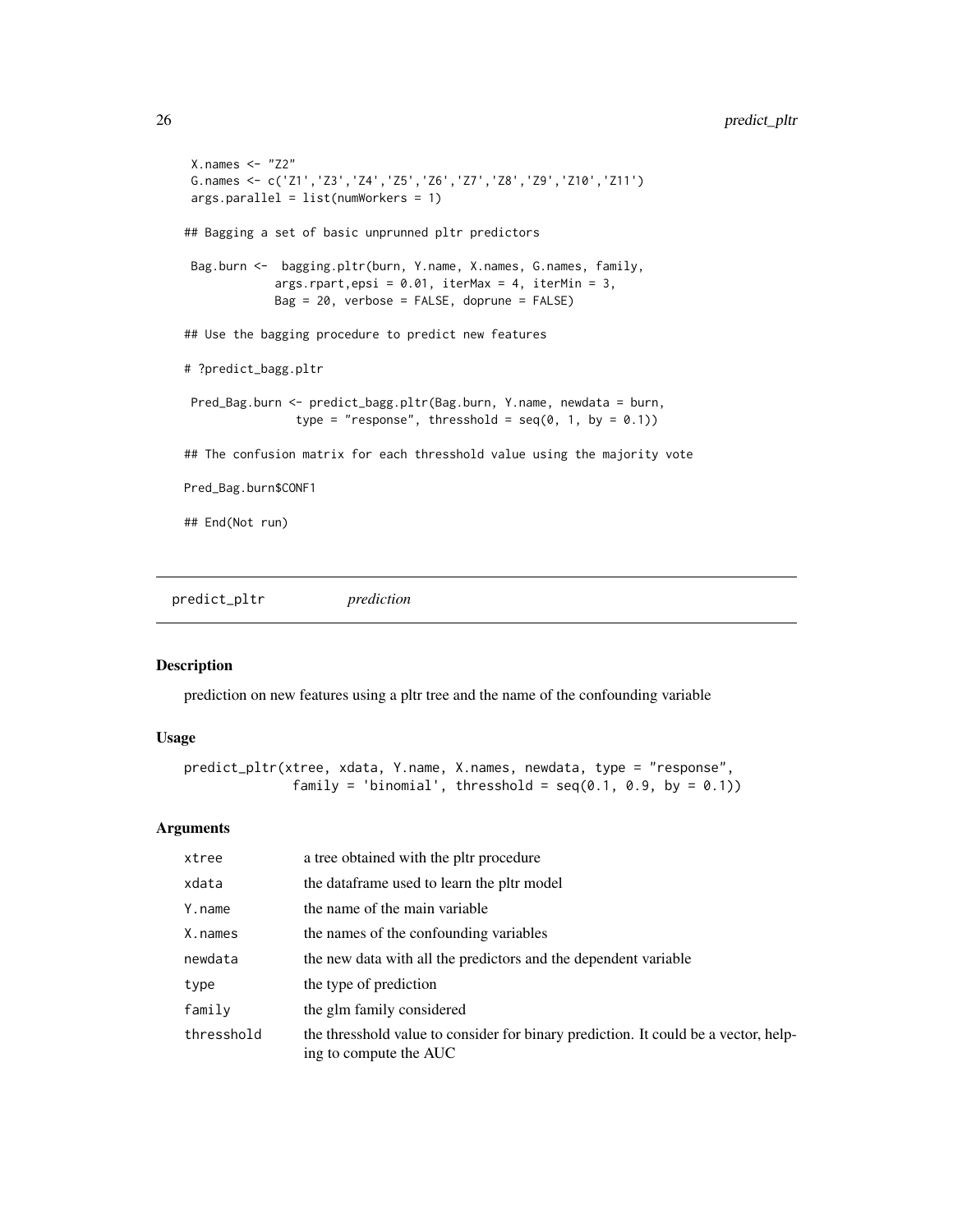#### <span id="page-26-0"></span>tree2glm 27

## Value

A list of two element

| predict_glm | the predicted vector, depending on the family used. For the binomial family with<br>a vector of thresshold, a matrix with each column corresponding to a thresshold<br>value |
|-------------|------------------------------------------------------------------------------------------------------------------------------------------------------------------------------|
| ERR PRED    | either the prediction error of the pltr procedure on the test set or a vector of<br>prediction error when the family is binomial with a vector of thresshold values          |

## Author(s)

Cyprien Mbogning

## References

Mbogning, C., Perdry, H., Toussile, W., Broet, P.: A novel tree-based procedure for deciphering the genomic spectrum of clinical disease entities. Journal of Clinical Bioinformatics 4:6, (2014)

## See Also

[pltr.glm](#page-21-1), [predict.glm](#page-0-0)

## Examples

##

tree2glm *tree to GLM*

## Description

fit the PLTR model for a given tree. The tree is coerced into dummy covariates.

## Usage

```
tree2glm(xtree, xdata, Y.name, X.names, family = "binomial")
```
## Arguments

| xtree   | a tree inherits from the rpart method                                        |
|---------|------------------------------------------------------------------------------|
| xdata   | a data frame containing the variables in the model                           |
| Y.name  | the name of the dependent variable                                           |
| X.names | the names of independent variables to consider in the linear part of the glm |
| family  | the glm family considered depending on the type of the dependent variable.   |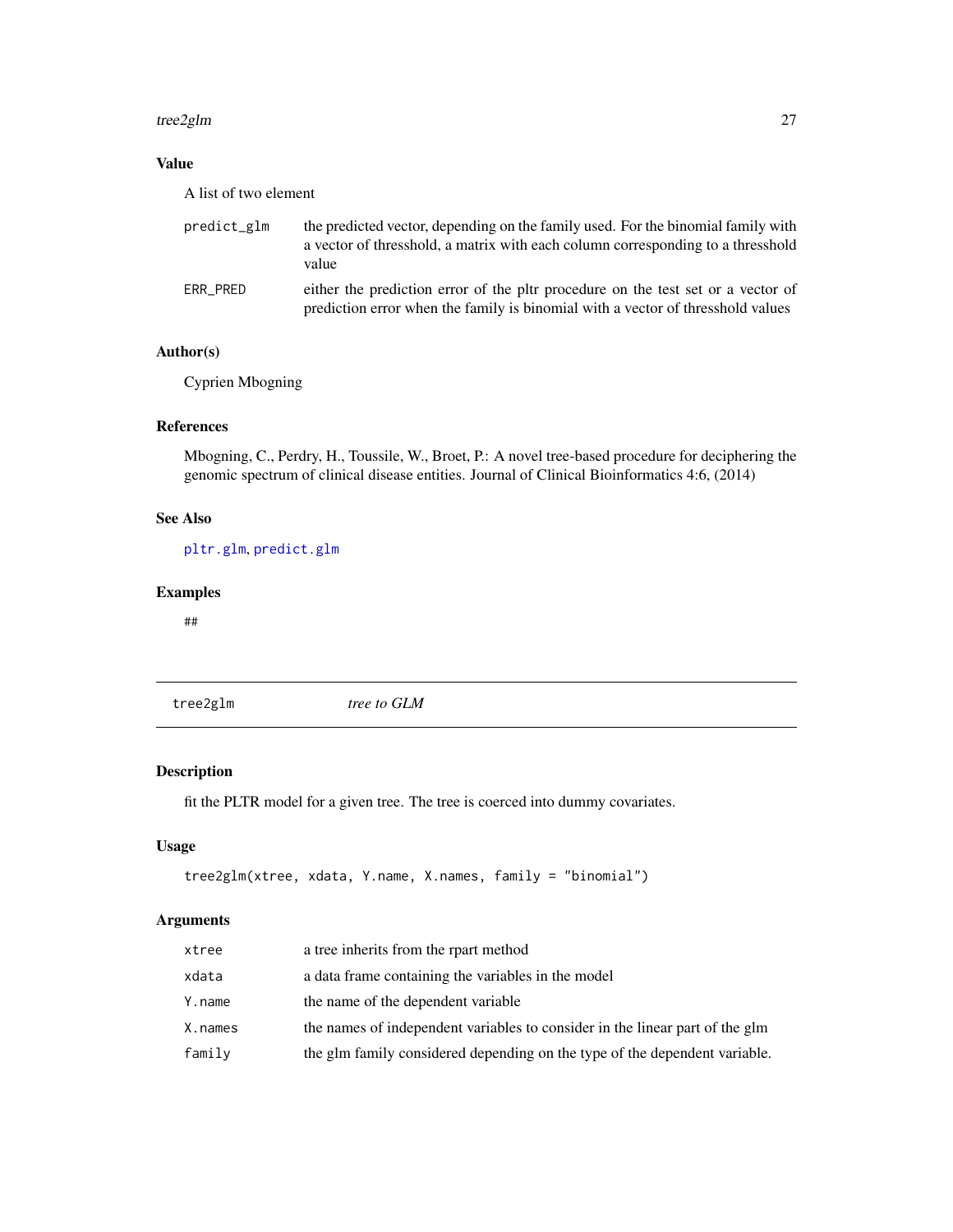### Value

the pltr fitted model (fit)

## Author(s)

Cyprien Mbogning and Wilson Toussile

## Examples

```
## Not run:
##load the data set
data(data_pltr)
## set the parameters
args.rpart <- list(minbucket = 40, cp = 0)
family <- "binomial"
Y.name \leftarrow "Y"
X.nameS < - "G1"
G.names <- paste("G", 2:15, sep="")
## build a maximal tree
fit_pltr <- pltr.glm(data_pltr, Y.name, X.names, G.names, args.rpart = args.rpart,
                     family = family, iterMax = 5, iterMin = 3)
## Coerce a tree into a glm model using the confonding factor
fit_glm <- tree2glm(fit_pltr$tree, data_pltr, Y.name, X.names,
                    family = family)
summary(fit_glm)
## End(Not run)
```
tree2indicators *From a tree to indicators (or dummy variables)*

### Description

Coerces a given tree structure to binary covariates.

#### Usage

```
tree2indicators(fit)
```
#### Arguments

fit a tree structure inheriting to the rpart method

<span id="page-27-0"></span>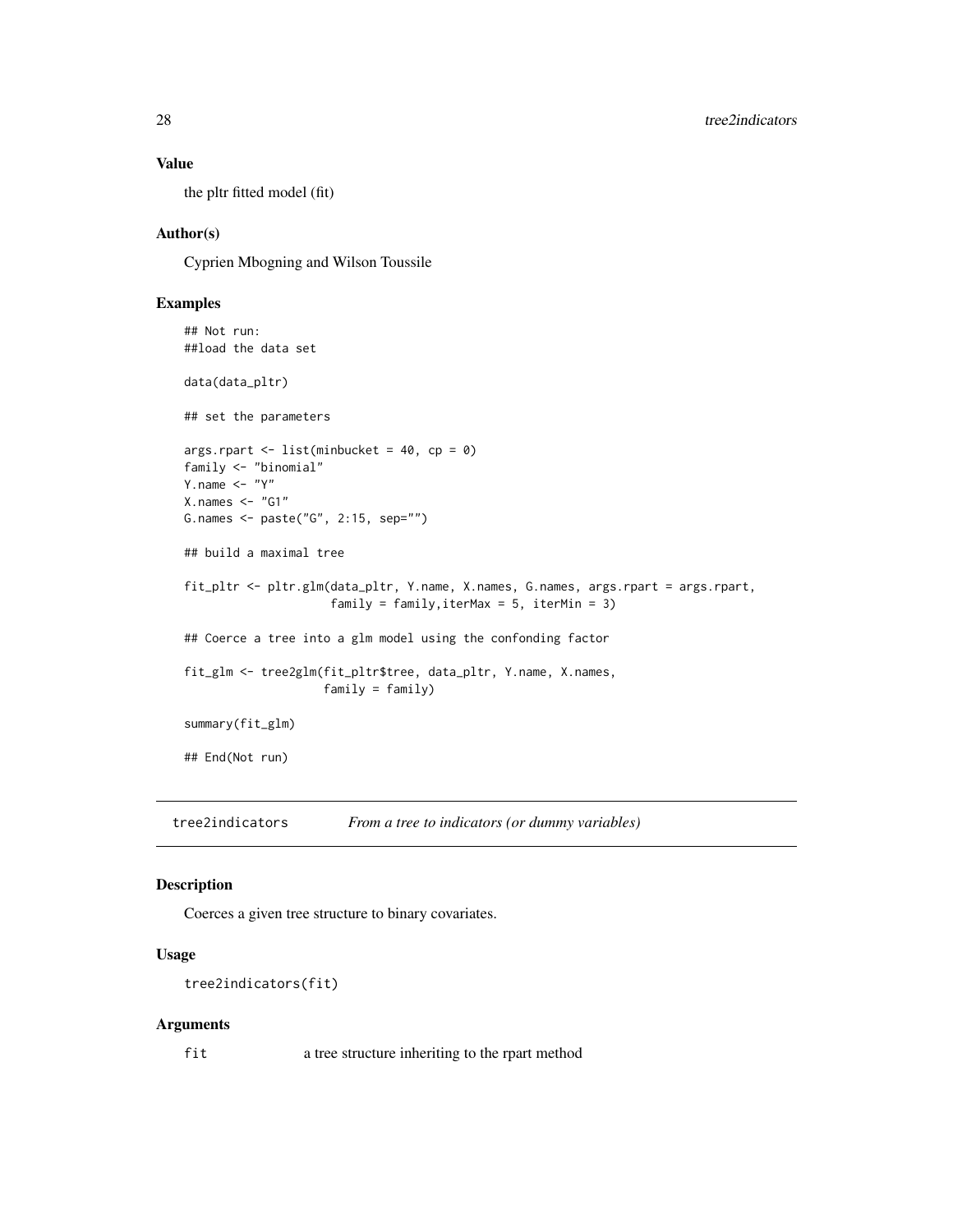#### <span id="page-28-0"></span>VIMPBAG 29

## Value

a list of indicators

#### Author(s)

Cyprien Mbogning and Wilson Toussile

## Examples

```
## Not run:
## load the data set
data(data_pltr)
## set the parameters
args.rpart <- list(minbucket = 40, xval = 10, cp = 0)
family <- "binomial"
Y.name <- "Y"
X.nameS < - "G1"
G.names <- paste("G", 2:15, sep="")
## build a maximal tree
fit_pltr <- pltr.glm(data_pltr, Y.name, X.names, G.names, args.rpart = args.rpart,
                     family = family, iterMax = 5, iterMin = 3)
## Compute a list of indicator from the leaves of the tree fitted tree
tree2indicators(fit_pltr$tree)
## End(Not run)
```
VIMPBAG *score of importance for variables*

#### Description

Several variable importance scores are computed: the deviance importance score (DIS), the permutation importance score (PIS), the depth deviance importance score (DDIS), the minimal depth importance score (MinDepth) and the occurence score (OCCUR).

#### Usage

```
VIMPBAG(BAGGRES, data, Y.name)
```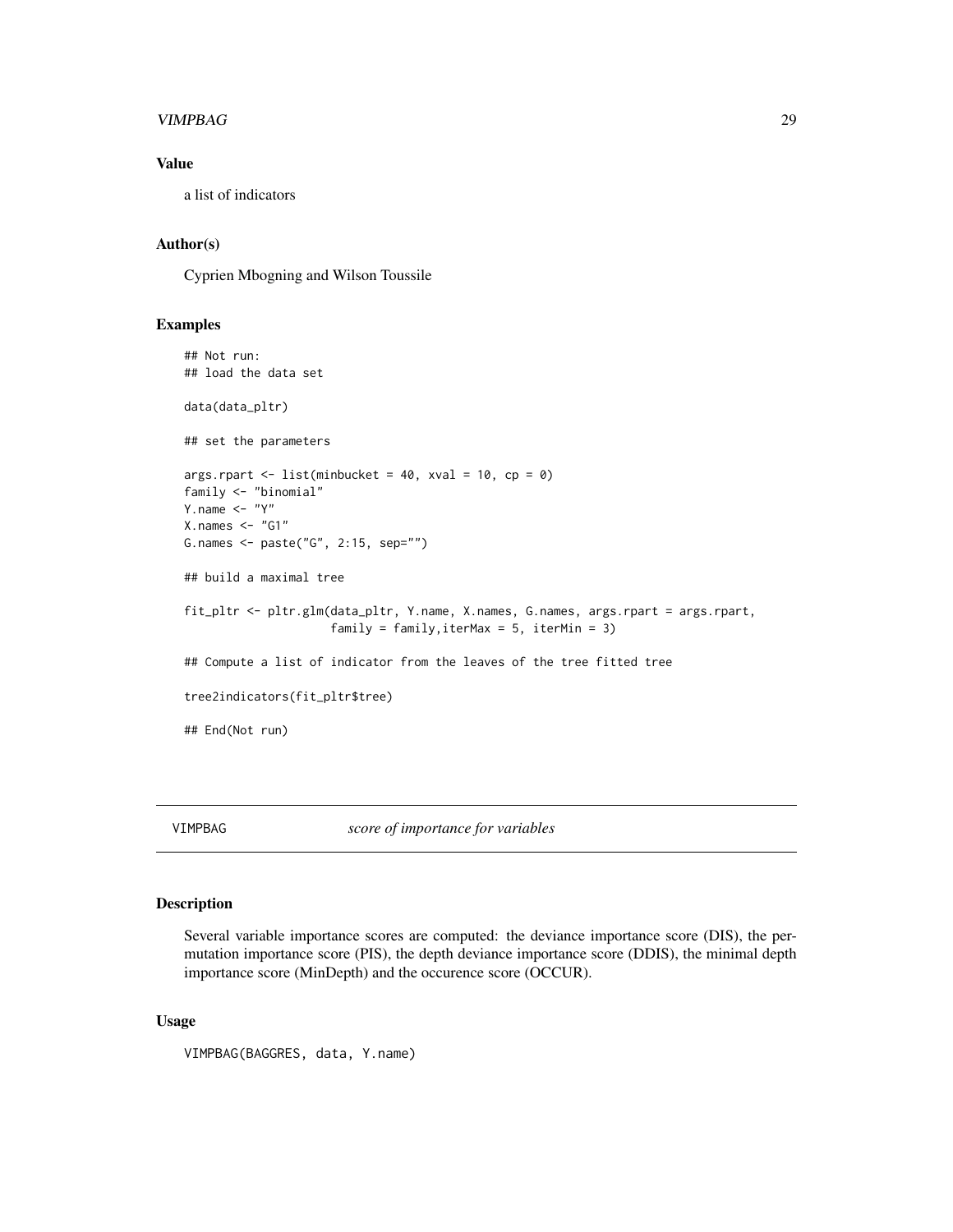## <span id="page-29-0"></span>Arguments

| <b>BAGGRES</b> | The output of the bagging procedure (bagging.pltr)                      |
|----------------|-------------------------------------------------------------------------|
| data           | The learning dataframe used within the bagging procedure                |
| Y.name         | The name of the binary dependant variable used in the bagging procedure |

## Details

several choices for variable selection using the bagging procedure are proposed. A discussion about the scores of importance PIS, DIS, and DDIS is available in Mbogning et al. 2015

## Value

A list with 9 elements

| <b>PIS</b>   | A list of length the length of the thresshold value used in the bagging procedure,<br>containing the permutation importance score displayed in decreasing order for<br>each thresshold value |
|--------------|----------------------------------------------------------------------------------------------------------------------------------------------------------------------------------------------|
| StdPIS       | The standard error of the PIS                                                                                                                                                                |
| <b>OCCUR</b> | The occurence number for each variable in the bagging sequence displayed in<br>decreasing order                                                                                              |
| DIS.         | The deviance importance score displayed in decreasing order                                                                                                                                  |
| <b>DDIS</b>  | The depth deviance importance score displayed in decreasing order                                                                                                                            |
| MinDepth     | The minimal depth score for each variable, displayed in increasing order                                                                                                                     |
| dimtrees     | A vector containing the dimensions of trees within the baging sequence                                                                                                                       |
| E00B         | A vector containing the OOB error of the bagging procedure for each thresshold<br>value                                                                                                      |
| Bagfinal     | The number of Bagging iterations used                                                                                                                                                        |

## Author(s)

Cyprien Mbogning

## References

Mbogning, C., Perdry, H., Broet, P.: A Bagged partially linear tree-based regression procedure for prediction and variable selection. Human Heredity (To appear), (2015)

## See Also

[bagging.pltr](#page-5-1)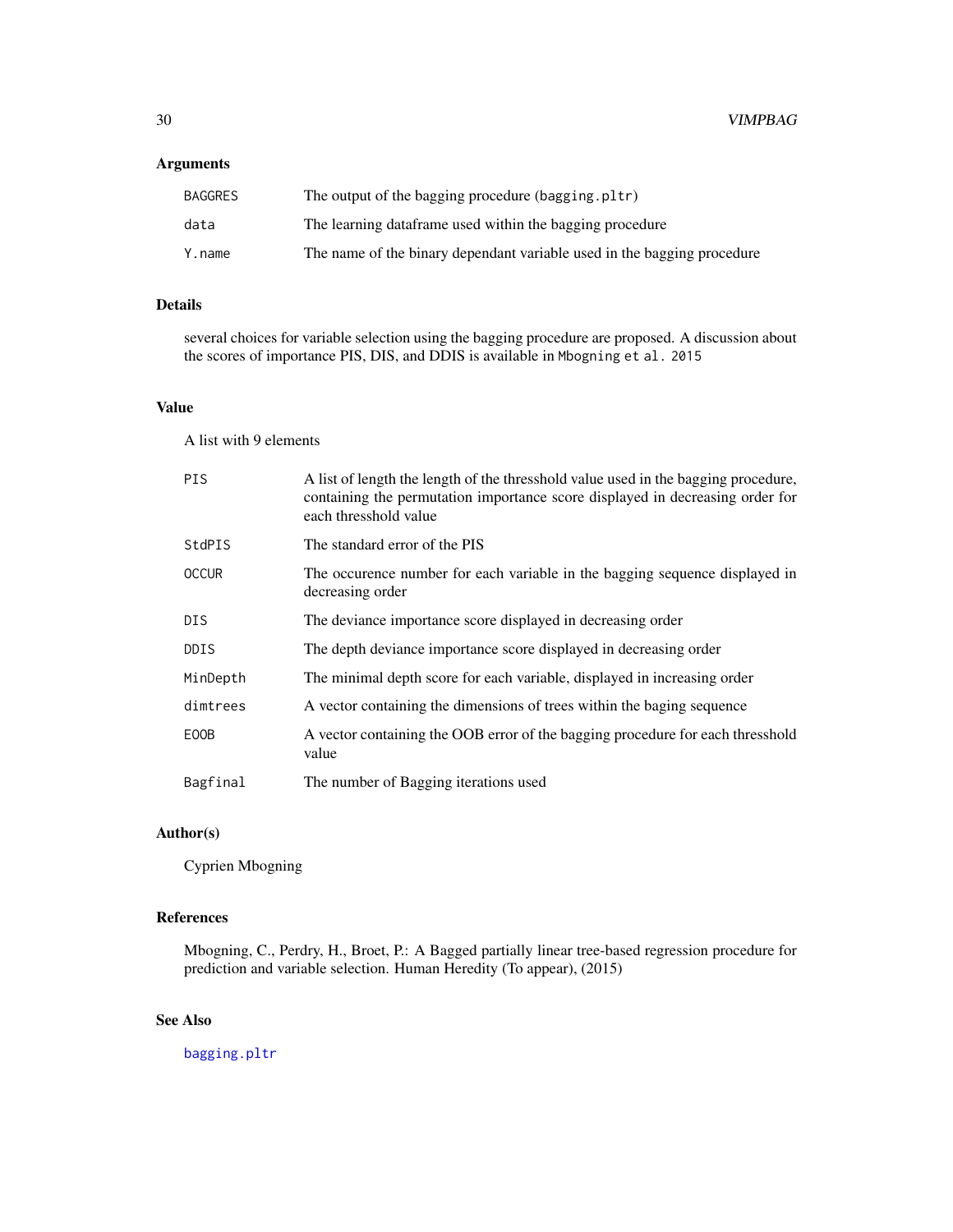#### VIMPBAG 31

#### Examples

```
## Not run:
## load the data set
data(burn)
## set the parameters
args.rpart <- list(minbucket = 10, maxdepth = 4, cp = 0, maxsurrogate = 0)
family <- "binomial"
Y.name <- "D2"
X.names <- "Z2"
G.names <- c('Z1','Z3','Z4','Z5','Z6','Z7','Z8','Z9','Z10','Z11')
args.parallel = list(numWorkers = 1)
## Bagging a set of basic unprunned pltr predictors
Bag.burn <- bagging.pltr(burn, Y.name, X.names, G.names, family,
            args.rpart,epsi = 0.01, iterMax = 4, iterMin = 3,
            Bag = 20, verbose = FALSE, doprune = FALSE)
## Several importance scores for variables, using the bagging procedure
Var_Imp_BAG.burn <- VIMPBAG(Bag.burn, burn, Y.name)
## Importance score using the permutaion method for each thresshold value
Var_Imp_BAG.burn$PIS
## Importance score using the deviance criterion
Var_Imp_BAG.burn$DIS
## End(Not run)
```